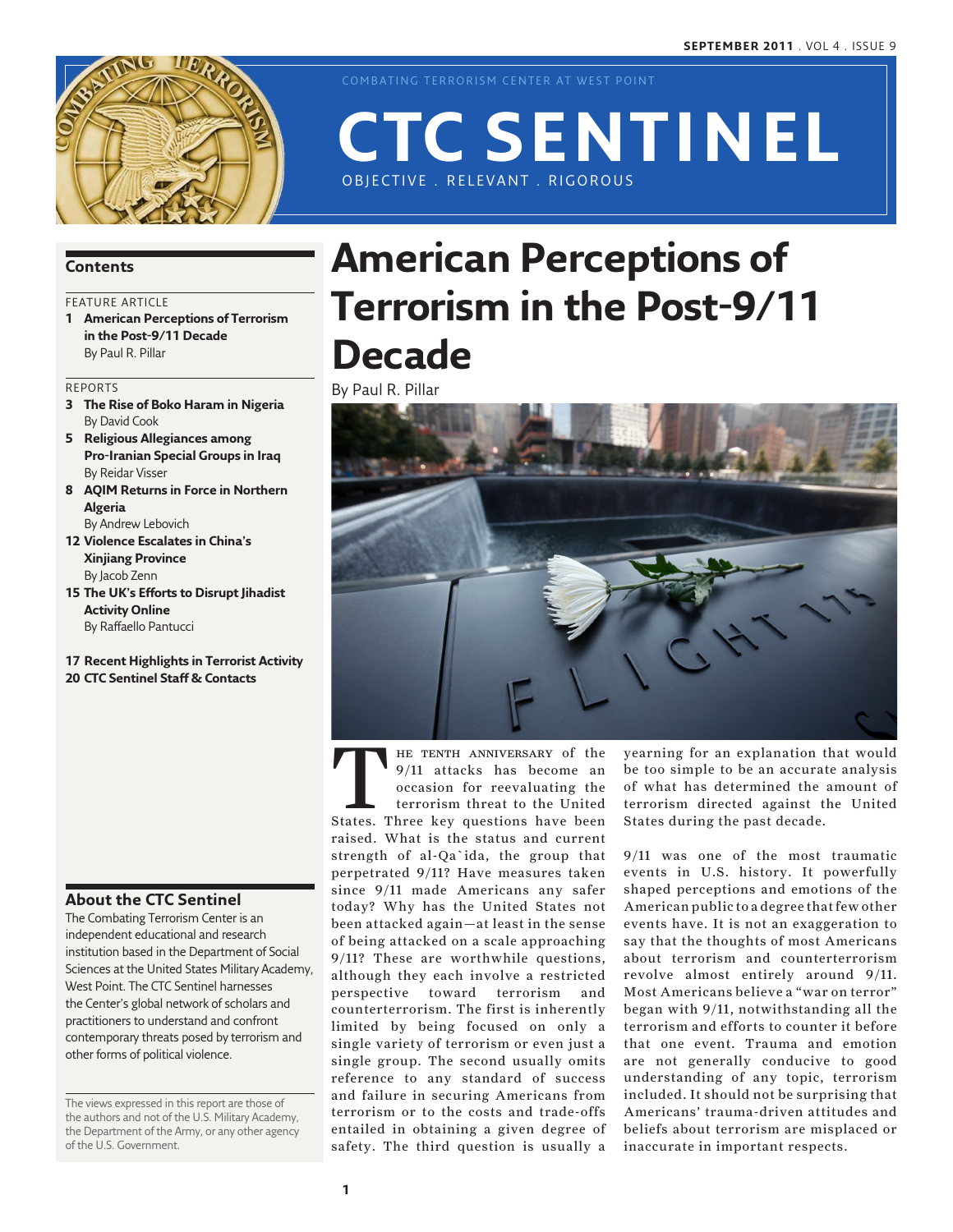Therefore, this article examines another set of questions, which are at least as useful as those posed above. How has 9/11 molded American attitudes about terrorism during the subsequent decade? To what extent do popular attitudes and perceptions conform with, or differ from, actual threats of terrorism today? Have counterterrorism policies been driven more by public perceptions than by the terrorist reality?

#### **Inconsistent Interest in Counterterrorism**

The enormous public reaction to a single event points to one important respect in which public perception diverges from reality. Public concern about terrorism and support for efforts to counter it tends to spike upward immediately after terrorist attacks and to subside gradually downward as time passes without another attack. Interest in counterterrorism thus produces a sawtooth pattern, and the policy priority and resources devoted to it tend to follow that pattern. Yet terrorist attacks are only the aperiodic outward manifestations of an underlying threat that does not vary with sudden upward spikes in a way that corresponds to changing public attitudes.

The off-the-chart spike in Americans' concern about terrorism in response to 9/11 was another instance of the same phenomenon, albeit one greatly amplified by the salience and physical impact of the attack. The U.S. public and political response would lead one to believe that the terrorist threat to the United States was far greater on September 12, 2001 than it had been on September 10. This was not the case, however. Public (and by implication, political) attention to terrorism was probably too low before 9/11. With the overwhelming preoccupation the subject became after the attack, it was too high. The greatly augmented priority and resources devoted to counterterrorism since 2001 have assuredly mitigated threats, through responses ranging from defensive security measures at home to offensive actions against individual terrorists abroad. But it is still fair to ask whether, by any reasonable measure of how terrorism compares with other threats to U.S. security and of how resources can be efficiently utilized, the augmentation was an overreaction.

Like spikes of attention following earlier terrorist attacks, the one after 9/11 is subject to fading over time until another attack occurs. The spike after 9/11, however, was so high that any fade will persist longer before returning to the level of public interest in terrorism before 9/11. Terrorism is still a major public worry. In a Gallup poll taken in 2010, Americans ranked it alongside government debt at the top of their list of dangers to the well-being of the United States.1 To the extent the American public's enthusiasm for vigorous counterterrorist measures has lessened at all since the first couple of years after 9/11, the lessening has little to do with an objective assessment of the status and strength of any foreign terrorist group. It instead is a function of—in addition to the usual pattern of interest fading over time—the competition for attention from economic and other national problems and a backlash against some measures taken in the name of counterterrorism (especially involving compromises of privacy and treatment of detained suspects) that have come to be seen as excesses.

#### **The American View of Foreign Threats**

Another attribute of public perceptions about terrorism in the decade since 9/11 stems from a habitual American way of perceiving any foreign security threat in terms of specific, named countries or groups or the leaders of those countries or groups. In that respect, the notion of a "war on terror"—terrorism being a tactic rather than a specific foe—always was, on the face of it, an unnatural fit with the American way of thinking about security threats as well as with logic. (As Zbigniew Brzezinski once observed, a "war on terror" is no more logical than a "war on blitzkrieg.") Yet the term "war" was used given the popular demand for a strong, forceful response to the horror of 9/11. Americans made the concept of a "war on terror" fit more comfortably with their usual way of perceiving foreign threats by equating the war with a struggle against al-Qa`ida, the group that had perpetrated 9/11, and to some degree with the group's leader, Usama bin Ladin.

1 Lydia Saad, "Federal Debt, Terrorism, Considered Top Threats to U.S.," Gallup, June 4, 2010.

The equation of counterterrorism with a fight against al-Qa`ida has pervaded much of the public discourse as well as the framing of public policy in the decade since 9/11. Analysis of almost any terrorist incident or terroristrelated discovery or individual is couched in terms of whether or not the subject of attention is "linked" to al-

**"The broader phenomenon of Sunni jihadist terrorism to which the label al-Qa`ida is commonly applied is not weaker. Instead, it is even more widespread than it was 10 years ago."**

Qa`ida—the implication being that one should worry more if it is and less if it is not. A highly disproportionate share of U.S. resources expended in the name of counterterrorism have been directed against this one group. This particularly includes military operations in South Asia, especially a 10-year-old counterinsurgency in Afghanistan where the chief rationale has been to prevent al-Qa`ida from re-establishing a safe haven in the country.

The persistence of the equation of counterterrorism with a fight against al-Qa`ida is clearly illustrated by the "National Strategy for Counterterrorism" that the Barack Obama administration published in June 2011.<sup>2</sup> The document would have been more aptly titled the "National Strategy for the War on al-Qa`ida," because that is the strategy's primary focus. All other terrorist acts or threats of terrorism in the world are noted and set aside in a few paragraphs.

If counterterrorism, as a subject of public discussion and governmental policy, were conceived as a result of a zero-based review conducted in 2011—unencumbered by the emotions from the disaster that struck on 9/11 the commentary and policies would look and sound much different. They would recognize that radical Sunni terrorism of

<sup>2 &</sup>quot;National Strategy for Counterterrorism," U.S. White House, June 2011, available at www.whitehouse.gov/ sites/default/files/counterterrorism\_strategy.pdf.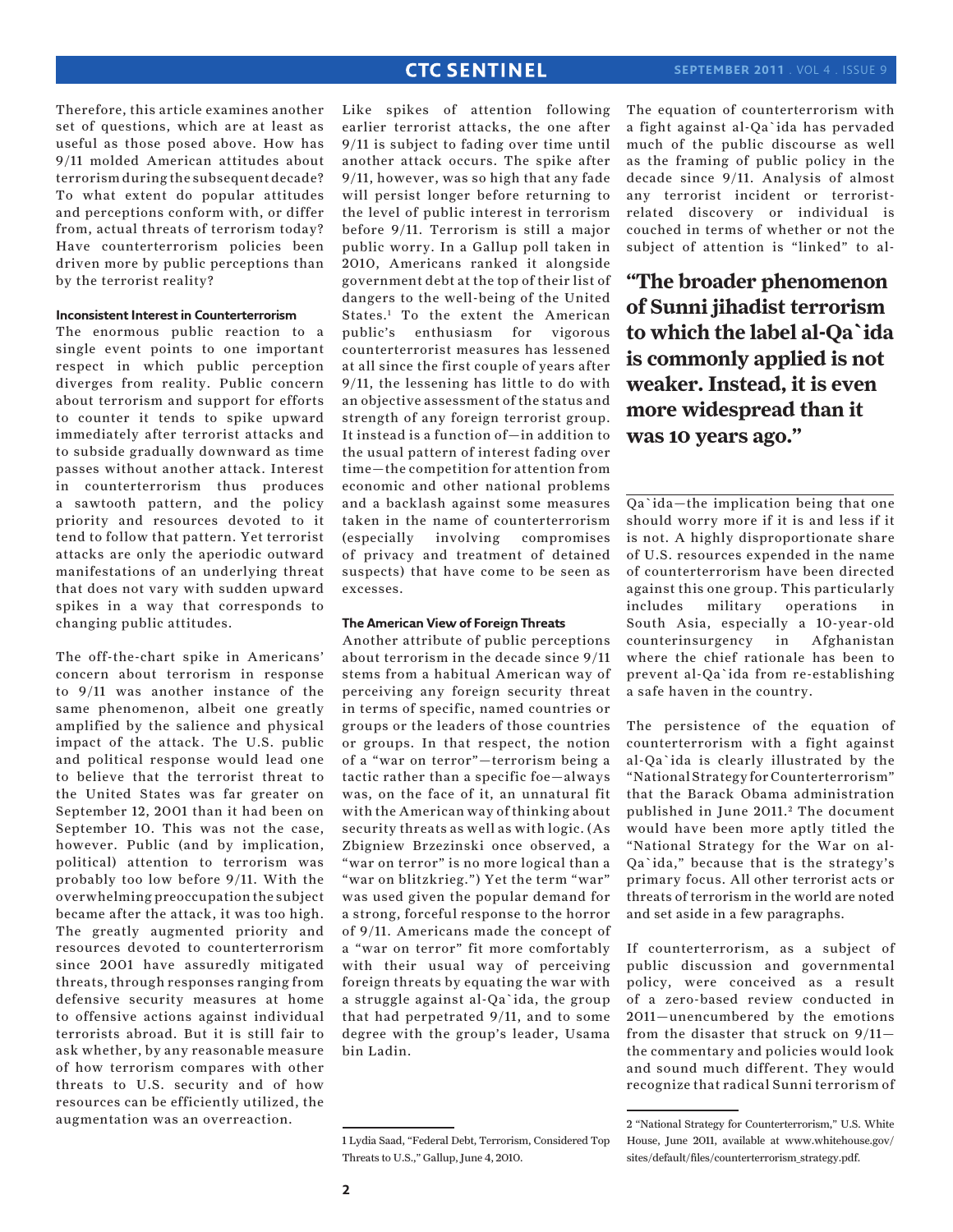the sort exemplified most recognizably by al-Qa`ida is only one manifestation of international terrorism. There would be further recognition that even within the radical Sunni variety of terrorism, al-Qa`ida is only one element. Bin Ladin himself recognized that al-Qa`ida would only be a part of the picture, even if the picture is narrowed to include only those radical Sunnis with a transnational bent. The group he established is called, in English, "The Base"—one he never intended would do everything itself but instead would be the base from which larger efforts would be inspired and grow.

A present-day, zero-based review also would avoid the terminological confusion in the way the name "al-Qa`ida" has come to be used. Sometimes it refers to the group that Bin Ladin led the one that executed 9/11, the bombing of the *USS Cole*, and the bombings of U.S. embassies in Africa. Often it is used much more loosely to refer to transnational Sunni terrorism in general. Sometimes it refers to some subset of that brand of terrorism, vaguely defined in terms of a group's own adoption of the al-Qa`ida brand name or some other "links" to the al-Qa`ida of Bin Ladin. Besides the overall confusion regarding what is being discussed, this broad use of a single name misleadingly implies more structure and central direction of a phenomenon that is far more diffuse and decentralized.

#### **Real Trends**

Al-Qa`ida's actual history in the past decade has made the discrepancy between popular perception and reality even greater than it was in the first years after 9/11. At the risk of oversimplification, that history can be summarized in two observations. First, al-Qa`ida narrowly defined that is, the group that was led by Bin Ladin and is now headed by Ayman al-Zawahiri—is weaker and less capable of major operations than it was at the time of 9/11. That weakening has several causes, including U.S. kinetic operations in South Asia. Second, the broader phenomenon of Sunni jihadist terrorism to which the label al-Qa`ida is commonly applied is not weaker. Instead, it is even more widespread than it was 10 years ago. It has taken the form of a variety of individuals, cells, and groups on several continents.

These two observations together imply that the equation of counterterrorism with a fight against any single group is at least as misleading as at any time in the past 10 years. That equation obscures from where most of the initiative for terrorist operations is coming, which is at the periphery and not from a center in South Asia. This is true not only of groups in Asia and Africa (some, but not all, of which have adopted the al-Qa`ida name), but also would-be jihadist terrorists in the United States whose cases have come to light during the past few years.

The death of Bin Ladin in a U.S. raid in Pakistan in May 2011 has little direct effect on these patterns. As the materials confiscated in the raid confirmed, Bin Ladin had already been reduced in recent years to exhortation much more than direction. Bin Ladin's role as an operational commander had become negligible, and his role as an inspiration and source of ideology, which was still substantial, will continue even with his death.

The far greater effect of the raid is on perceptions back in the United States. It is too soon to gauge the full effect. Bin Ladin's passing may provide some beneficial corrective to the overly narrow focus on this one man, but it may also lead to a mistaken and detrimental belief that his departure has significantly reduced terrorist threats to the United States.

*Paul R. Pillar is Visiting Professor and Director of Studies of the Security Studies Program at Georgetown University. He is a former deputy chief of the Counterterrorist Center at the Central Intelligence Agency. His latest book is* Intelligence and U.S. Foreign Policy: Iraq, 9/11, and Misguided Reform *(Columbia University Press, 2011).*

# **The Rise of Boko Haram in Nigeria**

### By David Cook

on august 26, 2011, a suicide bomber detonated an explosives-laden vehicle at a United Nations compound in Nigeria's capital, Abuja, killing at least 21 people. Boko Haram, a militant group based in Nigeria's northwestern states of Yobe and Borno, claimed responsibility. Boko Haram is the popular title for a group that calls itself Jama`at ahl al-sunna lida`wa wa-l-qital, and it has operated in Nigeria since 2002-2003. Its popular name connotes "[Western] education is forbidden" as a result of the perception that the group stood against any form of non-Islamic education. It has gained recent notoriety because of its transition from being a local radical Salafist group, which until 2009 had a largely quietist nature, to a Salafi-jihadi group that has demonstrated the capacity to carry out major operations, including suicide attacks in central Nigeria. It is in Boko Haram that one can see the possibility of a homegrown Salafi-jihadi group that could destabilize Nigeria for the foreseeable future (not unlike the more tribal and local nationalistic groups operating in the Niger Delta to the south).

This article chronicles the rise of Boko Haram, identifying the two phases in which the group has passed. It also suggests how the group may proceed in the future.

#### **Boko Haram in Context**

The roots of Boko Haram lie in the Islamic history of northern Nigeria, in which for some 800 years powerful sultanates centered around the Hausa cities close to Kano and the sultanate of Borno (roughly the region of the states of Borno and Yobe together with parts of Chad) constituted high Muslim civilizations. These sultanates were challenged by the jihad of Shehu Usuman Dan Fodio (that lasted from 1802-1812), who created a unified caliphate stretching across northern Nigeria into the neighboring countries.1 Dan Fodio's legacy of jihad is one that

<sup>1</sup> Mervyn Hiskett, *The Sword of Truth: The Life and Times of Shehu `Uthman Dan Fodio* (Evanston, Il.: Northwestern University Press, 1994).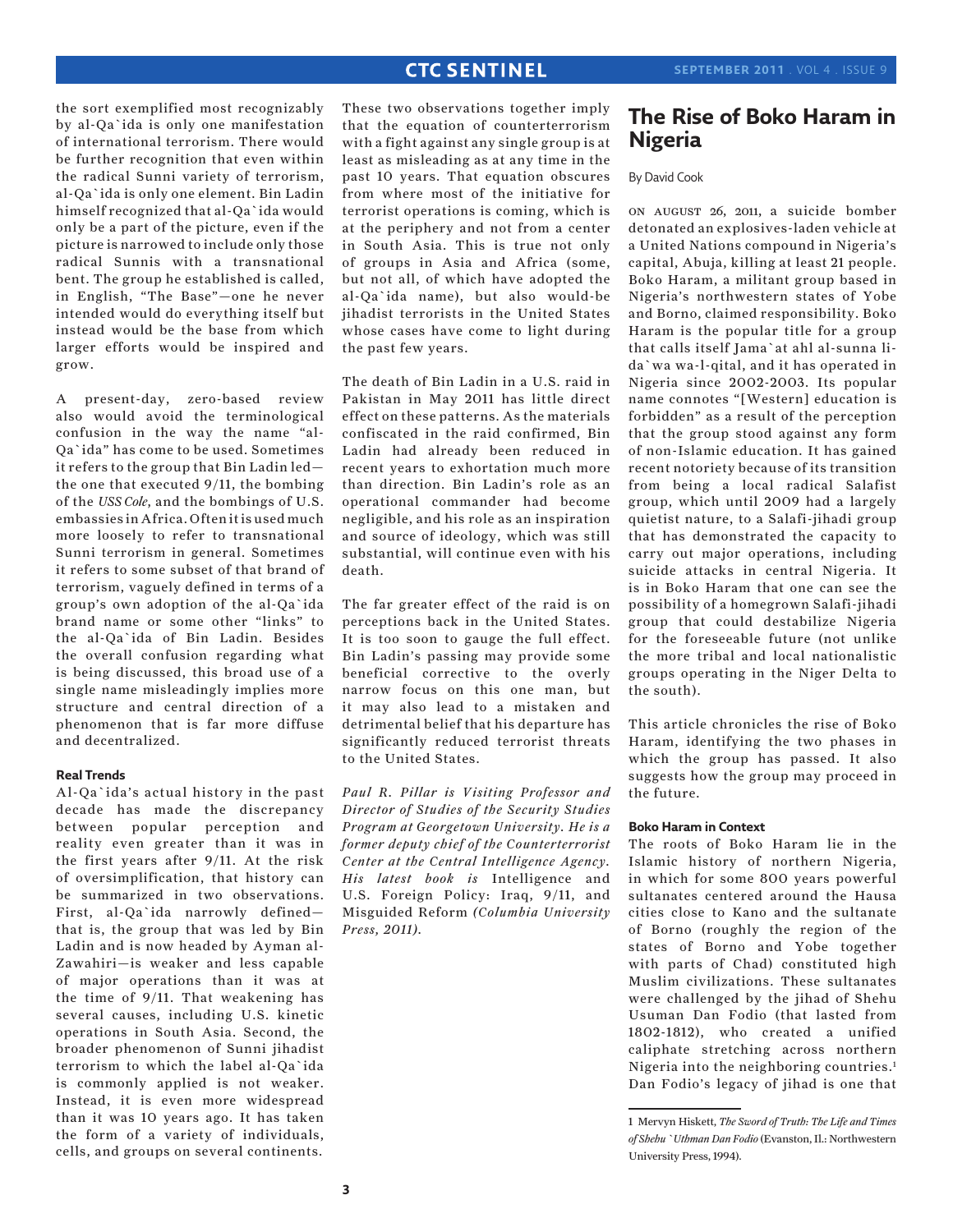is seen as normative by most northern Nigerian Muslims. The caliphate still ruled by his descendants (together with numerous smaller sultanates), however, was conquered by the British in 1905, and in 1960 Muslim northern Nigeria was federated with largely Christian southern Nigeria.

Since independence until 1999, Nigeria was ruled largely by military rulers, a number of whom were northern Muslims (although the longest ruling of them, Yakubu Gwon, was a Christian). During this period, Nigerian Islam was riven with doctrinal debates between the Sufis and the Salafists (led by the charismatic Abu Bakar Gumi until his death in 1992), oblivious to the fact that Christians were heavily proselytizing throughout the country, especially in the region of the Middle Belt. The growth of Christianity was reflected in the 1999 election of Olusegun Obasanjo (re-elected in 2003), and the continued southern Christian domination of Goodluck Jonathan (successor to the brief Muslim presidency of Umaru Musa Yar'Adua in 2010).

The Muslim response to the Christian political ascendency was the move during the period of 2000-2003 to impose Shari`a in 12 of the northern states in which they predominated.<sup>2</sup> For the most part, imposition of Shari`a brought the previously feuding Muslim groups together, and there was no further use of *takfir* (accusations of being non-Muslim). 3 While the imposition of Shari`a did satisfy the official manifestations of Islam in the north (both Sufi and Salafi), it is clear that radicals who were *takfiris* doctrinally such as members of Boko Haram—were left outside.

### **Boko Haram: Phase I**

Relations between Boko Haram and other Nigerian radical groups are unclear. Although most observers state that the group's name is actually Jama`at ahl al-sunna li-da`wa wa-lqital, and that it is the descendent of the group that in 2002 was referred to as the Nigerian Taliban,<sup>4</sup> it is not

4 Anna Borzello, "Tracking Down Nigeria's 'Taleban'

absolutely certain that all of these groups are the same.

What can be stated with certainty is that the charismatic figure of Muhammad Yusuf, who was killed in July 2009, was the one who initiated Boko Haram's first phase. This phase was mainly focused first upon withdrawal from society—following the example of Dan Fodio—and establishing small camps and schools in the remoter regions of

# **"Yet Boko Haram has definitely been able to tap into discontent among northern Muslims, who have not been satisfied with the imposition of Shari`a during the years since 2000."**

Borno and Yobe states during the years 2002-2005. As police pressure against these smaller *jama`at* groups began to grow toward the end of that period, the group morphed into more of an urban phenomenon practicing *al-amr bi-l-ma`ruf wa-l-nahy `an al-munkar* (enjoining the good and forbidding the evil). From such operations, usually against consumption of alcohol and other non-Islamic practices, the group began to shape its identity.<sup>5</sup> Again, the entire methodology is very much according to the example of Dan Fodio. What made Boko Haram stand out among other Nigerian radical groups were its operations against the police that began in 2004.

The last period of Boko Haram, phase I, was direct confrontation with the Nigerian police and military, which culminated in the Nigerian military assault upon Muhammad Yusuf's compound, associated mosques, and his judicial murder, videotaped by soldiers. Hundreds of members of the group were killed with him, and it is clear that one of the lessons learned by Boko Haram for its second phase was to avoid having an obvious base.

#### **Boko Haram: Phase II**

There is no doubt that the suppression operation of 2009, and the killing of Muhammad Yusuf by Nigerian security forces in July of that year, was a turning point for Boko Haram. The group was frequently said at this time to be defunct.<sup>6</sup> In September 2010 (coinciding with Ramadan), however, Boko Haram carried out a prison break (said to have released some 700 prisoners),7 and the group began operations again. Its major operations since that time can be divided into the following attack categories: 1) military (three operations); 2) police (at least 16 operations); 3) teachers/university (five operations); 4) banks and markets (two operations); 5) carrying out *al-amr bi-lma`ruf* attacks on beer drinkers, cardplayers, etc. (at least five operations); 6) attacks on Christian preachers and churches (at least three operations); and 7) targeted assassinations (at least five major operations). While the major methodologies of drive-by shootings and bombings from motorcycles have not changed, the group has demonstrated in its second incarnation a considerable range, carrying out operations in Adumawa, Katsina and a number of times in Abuja.

The targeted assassinations are the most revealing, involving political figures, such as Abba Anas bin `Umar (killed in May 2011), the brother of the Shehu of Borno, and secular opposition figures (Modu Fannami Godio, killed in January 2011), but also prominent clerics such as Bashir Kashara, a well-known Wahhabi figure (killed in October 2010), Ibrahim Ahmad Abdullahi, a non-violent preacher (killed in March 2011), and Ibrahim Birkuti, a wellknown popular preacher who challenged Boko Haram (killed in June 2011). The shootings of these prominent clerics seem to be in accord with Boko Haram's purificationist agenda with regard to Islam. It is interesting also that in Boko Haram's second incarnation there has been no figure who has replaced Muhammad Yusuf as the charismatic leader.

<sup>2</sup> Ruud Peters, *Islamic Criminal Law in Nigeria* (Abuja: Spectrum, 2003).

<sup>3</sup> Personal interview, Ismail Ja`far of the Shari`a Board, Kano, Nigeria, May 12, 2005.

Sect," BBC, January 14, 2004.

<sup>5</sup> Murray Last, "Who and What are the Boko Haram," Royal African Society, July 14, 2011.

<sup>6</sup> Passing through Maiduguri in 2009, one did not sense much fear of the group.

<sup>7 &</sup>quot;'Boko Haram Attack' Frees Hundreds of Prisoners," BBC, September 8, 2010.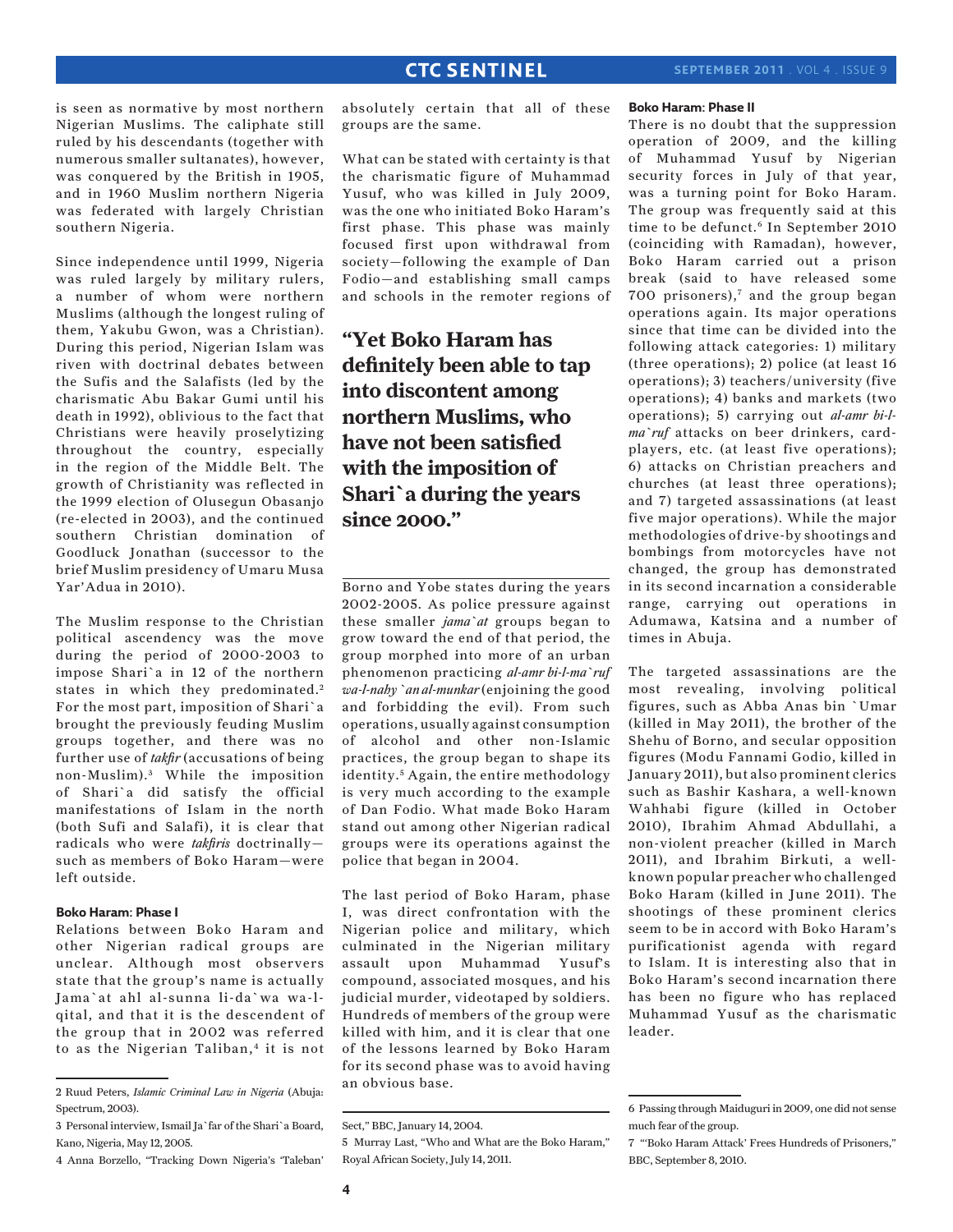Most dramatic has been the transition of Boko Haram toward the use of suicide attacks, starting with the attack on the police General Headquarters in Abuja on June 16, 2011 and then culminating with the attack on the UN headquarters, also in Abuja, on August 26, 2011.<sup>8</sup> Other than al-Shabab in Somalia and to some extent al-Qa`ida in the Islamic Maghreb, no other African radical Muslim group has used suicide attacks. Indeed, there were reports that al-Shabab had trained at least one of the attackers against the UN building.9 While the attack on the police General Headquarters can be seen as a continuation of Boko Haram's fixation upon the Nigerian police and army, the United Nations attack is much more in line with other globalist *takfiri* organizations, and is strongly reminiscent of the suicide attack in Baghdad against the United Nations in August 2003, which was one of the opening blows of the Iraqi insurgency.

Overall, Boko Haram is demonstrating the paradigm of a *jama`at* group, such as Jemaah Islamiya in Southeast Asia, which had a quietist stage of local *amr bi-l-ma`ruf* and then transitioned into an activist stage as the result of outside influence. The assassination of the charismatic Muhammad Yusuf seems to have been such a catalyst, and now released from its previous strictures the group is able to expand its field of operations.

#### **Connections and Prospects**

Boko Haram has been able to project power over the northeastern section of Nigeria, where the police and army have effectively lost control. They have not, however, succeeded in going beyond their ability to impose terror upon the capital of Borno State, Maiduguri, into actually attempting to assume power. Yet Boko Haram has definitely been able to tap into discontent among northern Muslims, who have not been satisfied with the imposition of Shari`a during the years since 2000 (people expected that the draconian punishments would curtail corruption and crime; Boko Haram offers a more direct and violent solution). There are reports that even northern Muslim soldiers sent to infiltrate the group have joined it. Opposition from major Muslim religious figures in the north suggests that Boko Haram has local opposition that it needs to silence to maintain its control.

Boko Haram's transition into the use of suicide attacks suggests that the group might have connections to other major Salafi-jihadi organizations. The release of a martyrdom video in September 2011, a media event not associated with regional radical Islamic groups, suggests connections with either AQIM or al-Shabab, both of whom use this methodology. It is interesting, however, that no major ideological statement can be associated with Boko Haram that states the group's objectives or program.10 The group, as its name implies, is only defined by what it stands against rather than what it stands for. It is interesting, however, that its targets have been very specific, and that in contradistinction to other Muslim groups Boko Haram has only rarely attacked Christians. The vast majority of its targets have been either obviously official or in line with a purificationist agenda toward Muslims.

*Dr. David Cook is associate professor of religious studies at Rice University specializing in Islam. He completed his undergraduate degrees at Hebrew University in Jerusalem, and received his Ph.D. from the University of Chicago in 2001. His areas of specialization include early Islamic history and development, Muslim apocalyptic literature and movements (classical and contemporary), radical Islam, historical astronomy and Judeo-Arabic literature. His first book,* Studies in Muslim Apocalyptic, *was published by Darwin Press in the series* Studies in Late Antiquity and Early Islam. *Two further books,* Understanding Jihad *and* Contemporary Muslim Apocalyptic Literature *were published during 2005, and* Martyrdom in Islam *as well as* Understanding and Addressing Suicide Attacks *(with Olivia Allison) have been completed recently.*

# **Religious Allegiances among Pro-Iranian Special Groups in Iraq**

### By Reidar Visser

pro-iranian "special groups" are once more the focus of attention in Iraq. As the United States prepares to withdraw its forces from Iraq at the end of 2011, the U.S. military has highlighted increasing paramilitary activity by the Special Groups, supported with weapons and explosives from Iran, as a potential threat to political stability in the years ahead. Yet it is not accurate to suggest that all Special Groups share the same relationship with the regime in Tehran.

This article explores the religious allegiances of pro-Iranian Special Groups in Iraq. The links between militant groups and religious authorities are investigated for four such groups: Kataib Hizb Allah, Asaib Ahl al-Haq, the Promised Day Brigades and the Badr Organization. It is concluded that Kataib Hizb Allah and Asaib Ahl al-Haq are most closely integrated into the tradition of the Iranian revolution, but also that an exclusive focus on the Special Groups and their ties to the Iranian clergy involves missing the wood for the trees. With signs of increasingly close ties between the Da`wa Party of Prime Minister Nuri al-Maliki and the Iranian clergy, the study of the activities of the Special Groups in isolation from the broader Iranian strategy in Iraq is somewhat myopic.

### **Special Groups and Iranian Religious Leaderships**

Much of the literature on Special Groups in Iraq only focuses on the following three organizations: Kataib Hizb Allah, Asaib Ahl al-Haq and the Promised Day Brigades. This article, however, also examines a fourth Special Group: the Badr Organization, formerly known as the Badr militia.1 This is necessary for two reasons. First, it has never been documented convincingly that the militant elements of the Badr Organization have been fully disarmed.

<sup>8</sup> There are claims that the June 2011 suicide attack was actually a botched bombing. See "Nigeria's Boko Haram Islamists 'Bombed Abuja Police HQ,'" BBC, June 17, 2011.

<sup>9 &</sup>quot;Nigeria UN Bomb: 'Al-Qaeda-Linked' Man Named as Suspect," BBC, August 31, 2011.

<sup>10</sup> The so-called "manifesto" from the internet is clearly false. For details, see www.islamizationwatch.blogspot. com/2009/07/nigerian-taliban-boko-haram-manifesto. html.

<sup>1</sup> For prior literature on Special Groups in Iraq, see Michael Knights, "The Evolution of Iran's Special Groups in Iraq," *CTC Sentinel* 3:11-12 (2010).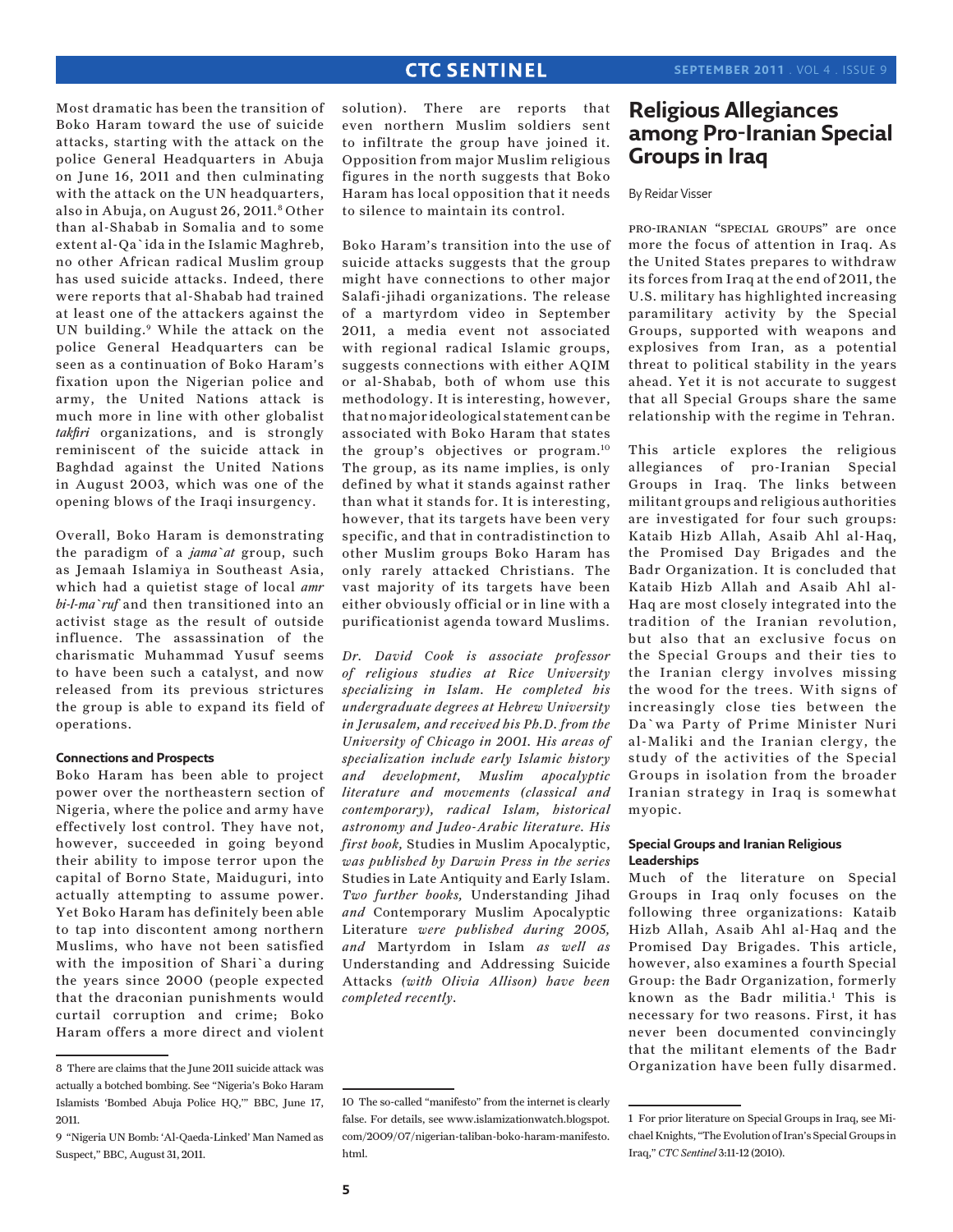Second, since the Badr Organization in many ways represents the Special Group par excellence—it was designed by Iran with the aim of maximizing its military influence within the Iraqi opposition in the 1980s—it must be included in an analysis of pro-Iranian paramilitary forces in Iraq.

### *Kataib Hizb Allah*

Among these four groups, Kataib Hizb Allah may be the easiest to classify in terms of its religious allegiances. At least in the group's publications and on its website, Kataib Hizb Allah indicates straightforward acknowledgment of the basic governing principle of the Iranian revolution—*wilayat al-faqih*—and also speaks of current Iranian leader Ali Khamenei as the "leader imam" (*imam al-qa'id*). Kataib Hizb Allah's website uses a work by the Khomeinist scholar Muhammad Momen Qommi to explain its political theory and in particular why it follows the *wilayat al-faqih* principle, which historically has met with greater skepticism in Iraq than in Iran. The pro-Iranian line is also reflected in the website content more generally, with many articles focusing more on U.S.- Iranian relations—or even on the United States itself—than on the situation in Iraq.<sup>2</sup>

#### *Asaib Ahl al-Haq*

Asaib Ahl al-Haq was once part of the Sadrist movement, but the group now indicates that its spiritual leader is Kazim al-Haeri, a Khomeinist scholar of Iraqi origin who resides in Iran and is followed by some but not all mainline Sadrists. Several *fatawa* by al-Haeri are reproduced on the Asaib Ahl al-Haq website, with subjects ranging from rejection of a continued U.S. military presence in Iraq to the desirability of keeping the Shi`a unified in a single bloc during the government-formation process in August 2010. This suggests that the group is more closely aligned with Iran. In an interview, Muhammad al-Tabatabai, a cleric active in the Asaib Ahl al-Haq network, explained that he is currently finishing his top-level Shi`a studies as a student of al-Haeri. Unlike the Sadrists proper, Asaib Ahl al-Haq seems to have established a reasonably straightforward Khomeinist relationship between al-Haeri as a spiritual leader and their own members acting as subordinate lieutenants. For example, Qais al-Khazali<sup>3</sup> is quite consistently referred to as a lower-rank *hujjatulislam*, a field commander (*qa'id almujahid*) or simply as secretary-general of the Asaib Ahl al-Haq party. As such, he forms a closer parallel to Hassan Nasrallah in the case of Lebanese Hizb Allah than does the mainline Sadrist movement.4

#### *Badr Organization*

When it comes to the Badr Organization and the Promised Day Brigades, the picture of their religious allegiances is murkier and more complicated. With respect to Badr, it began as an outfit directly controlled by the leaders of the Iranian revolution in the 1980s. The main question surrounding it in the post-2003 period has been to what extent it has shed its revolutionary

**"The religious allegiances of the Special Groups become a marginal question since Iran instead would use its influence within the mainstream Shi`a Islamist parties in Iraq, such as the Da`wa Party, as the primary tool to promote its own interests."**

baggage upon returning to Iraq. Further complicating the analysis is the question of the relationship between Badr and its supposed political affiliate, the Supreme Council for the Islamic Revolution in Iraq (SCIRI)—which was symbiotic in the 1980s but grew more strained after 2003 as a result of succession problems in SCIRI after the death of Muhammad Baqir al-Hakim. In 2007, al-Hakim's brother and successor, Abd al-Aziz al-Hakim, changed the name of SCIRI to the Islamic Supreme Council of Iraq (ISCI) and started a media campaign to indicate that the movement was gravitating more toward the religious authorities of Najaf than to those of Iran. Al-Hakim's moves in this respect, however, were never completely unequivocal, and with a renewed leadership struggle in ISCI after his death in 2009 and the emergence of his young and inexperienced son Ammar as ISCI's new head, tensions between Badr and ISCI have once again become more pronounced. With these tensions, the question of allegiances to Iranian and Iraqi religious leaderships has been propelled to the forefront.

A look at the Badr Organization's media can provide an indication of the problem. Most of the provincial Badr websites are now defunct—possibly an indication of the disarray in which the organization currently finds itself. Yet the Badr newspaper is still published, and seems to offer some subtle hints about differences with ISCI. In particular, the current ISCI leader, Ammar al-Hakim, does not seem to be offered as much space and attention as one would expect. Even in relation to the annual commemorations of the death of his father Abd al-Aziz and his uncle Muhammad Baqir, most comments by Ammar are reported in the Badr newspaper alongside those of other Iraqi politicians rather than as statements by a person with a special and privileged relationship to the Badr Organization. Only on a few occasions is Ammar himself highlighted. By way of contrast, in relation to the commemoration of the death of Ayatollah Khomeini, the current Iranian leader Ali Khamenei is referred to as "Imam Ali Khamenei" in the Badr newspaper.<sup>5</sup> True, at times at least there are references in the Badr media to the Najaf religious leadership as well, for example when Ahmad al-Safi, a representative of Grand Ayatollah Ali al-Sistani, is referred to as "representative of the highest religious authority."6 Yet the dualism and ambiguity regarding political leadership in Badr circles is certainly sufficiently strong to raise questions about where they will turn—to Iraq or Iran—if the Grand Ayatollah Ali al-Sistani dies and there is a change in the Najaf religious leadership.

<sup>2</sup> Kataib Hizb Allah's website is accessible at www.kataibhizbollah.org.

<sup>3</sup> Al-Khazali was one of Moqtada al-Sadr's rivals, and a protégé of al-Sadr's father.

<sup>4</sup> Asaib Ahl al-Haq's website is accessible at www.iraqmoqawama.com.

<sup>5</sup> *Badr*, June 5, 2011.

<sup>6</sup> *Badr*, June 4, 2011.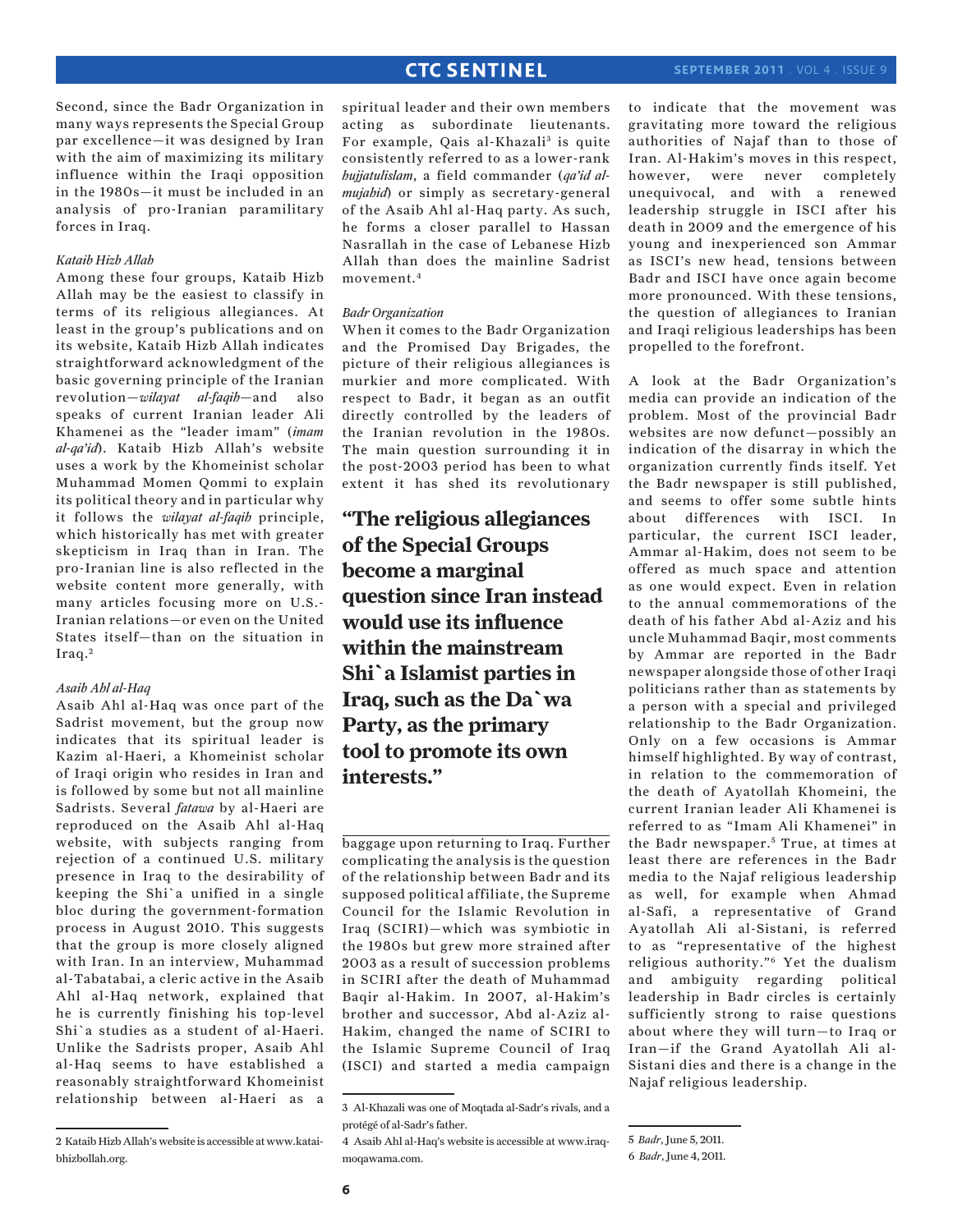#### *Promised Day Brigades*

The Promised Day Brigades is a successor organization to Moqtada al-Sadr's Mahdi Army. Determining its religious allegiances inevitably touches on the whole set of questions connected with the Sadrist leader himself. Despite al-Sadr's assurances that he remains nothing more than a *hawza* student, the habit of his followers to refer to him with terms such as "leader sayyid" (*al-sayyid al-qa'id*)—and his own habit of issuing *fatwa*-like declarations, especially on political questions—create ambiguities in terms of describing religious alliances among his various followers. This is especially true because as a mere student, Moqtada al-Sadr does not possess the formal qualifications required to issue *fatawa*. Accordingly, when he does so, he is in fact implicitly challenging the hierarchical order of both traditional Shi'ism and the order of the Iranian revolution through methods that are perhaps best described as a form of neo-Akhbarism. Of course, the Iranian revolution has also established a habit of swiftly transforming aspiring clerics to the ranks of ayatollahs once they have proven their credentials as defenders of the interests of the Islamic republic, but despite many rumors about imminent ayatollah-hood, al-Sadr still remains somewhat young to perform this metamorphosis. For now, this means his followers must remain in a vacuum where they see him as their spiritual leader but where he enjoys no proper leadership status within traditional or indeed Khomeinist Shi'ism.

As far as the Promised Day Brigades themselves are concerned, their website features pictures of the two canonized Sadrs—Muhammad Baqir and Muhammad Muhammad Sadiq as an indication of the origin of their allegiances. Many of the public statements of Moqtada al-Sadr are also reproduced, in particular when they refer to political issues such as the question of the legitimacy of armed resistance to the U.S. military presence in Iraq. Importantly, unlike both Kataib Hizb Allah and Asaib Ahl al-Haq—and typical of the original Sadrist movement—the Promised Day Brigades website does not contain references to any living ulterior religious authority in Iran other than Moqtada al-Sadr himself. This makes them more similar to the indigenous Sadrist movement

of Iraq than to Asaib Ahl al-Haq and Kataib Hizb Allah, whose links to Iran in terms of religious leaderships seem firmer.<sup>7</sup>

It should be added that cross-pollination among these groups does occur and makes the exercise of performing a neat classification of them more difficult. For example, the website of Kataib Hizb Allah contains links to both Asaib Ahl al-Haq and the Promised Day Brigades. Recently, a public pronouncement by Moqtada al-Sadr dealt with a query from a Kataib Hizb Allah member who seemed to address him as a religious authority in a way that would be at variance of the image of the Kataib as an organization steeped in the tradition of the Iranian revolution with its emphasis on hierarchical rank in the Shi`a world of learning. For their part, many Badr members today probably oscillate between Khamenei and al-Sistani in a parallel to what many Hizb Allah members did in Lebanon in the mid-1990s, when Muhammad Hussein Fadlallah openly challenged Khamenei.

### **Relevant Recent Developments in the Najaf Marjaiyya**

Ever since its emergence as a preeminent center of Shi`a learning in the early 20th century, Qom in Iran has been in a state of tension vis-à-vis Najaf in Iraq, its main competitor. These tensions have certainly persisted after the Iranian revolution, and it would be unwise to ignore them in any analysis of religious leaderships among pro-Iranian groups of Iraqi Shi`a.

After having fended off a challenge from Iran's leader, Ali Khamenei, in the early 1990s, the Grand Ayatollah Ali al-Sistani in Najaf today remains the dominant global figure within Shi'ism. This has forced some players, such as SCIRI/ISCI, to tone down their ties to the Iranian establishment (which disagrees with al-Sistani on the key question of the extent to which the clergy should be actively integrated into state institutions). It has prompted others to try to criticize al-Sistani on a more paradigmatic basis, as seen in the case of the Sadrists (who have introduced a distinction between their own "articulate" clergy and al-Sistani as the supposedly "sleeping" or passive force of Najaf). No one among the Shi`a Islamist parties, however, can afford to ignore al-Sistani entirely.

Al-Sistani heads a group of altogether four clerics in Najaf—himself plus the grand ayatollahs Fayyad, Najafi and Muhammad Said al-Hakim—that is widely considered preeminent among the clergy of the city and indeed of Iraq. One should not, however, confine the discussion of possible successors to al-Sistani to these four. It should be observed that the three others in the group lag considerably behind al-Sistani in terms of popular followings. It is true that in the early 1990s, al-Sistani was himself not a very prominent figure immediately following the death of Grand Ayatollah Abu al-Qasem al-Khoei in August 1992, and other candidates for succeeding al-Khoei prevailed for some time. Nonetheless, it would be unwise to ignore the segment of somewhat younger, mostly Arab *ulama* in their 60s and 70s who have emerged in Najaf in the post-2003 period. This motley crew involves people such as Ala al-Din al-Ghurayfi, Qasem al-Taie, Saleh al-Taie, Muhammad Shubayr al-Khaqani, Hussein al-Sadr and Shamsudin al-Waezi, all of whom now call themselves grand ayatollah. Not all of these seem equally fitted to challenge the established elite of Najaf, but they are old enough to repeat what Muhammad al-Yaqubi (a spiritual source of inspiration for the Fadila Party) did with some success in 2003: use a diploma of *ijtihad* (the ability to interpret Islamic law and issue *fatawa*) signed by a relatively obscure cleric to obtain a popular following and climb to a position of a certain influence on the Iraqi scene. This in turn could produce a succession scenario after al-Sistani in which several clerics strive for prominence before someone emerges in a preeminent position.

All of this suggests that the succession struggle after al-Sistani may be a messy affair, with implications for the Special Groups. When al-Sistani dies, leaders such as Moqtada al-Sadr and Qais al-Khazali must once more consider their options. To some extent, this will be a choice between becoming Iraqi Nasrallahs or Fadlallahs: following the pattern of Hassan Nasrallah in Lebanon and his Hizb Allah party, they could tone down their clerical aspirations and

<sup>7</sup> The Promised Day Brigades website is accessible at www.almaoaod.com.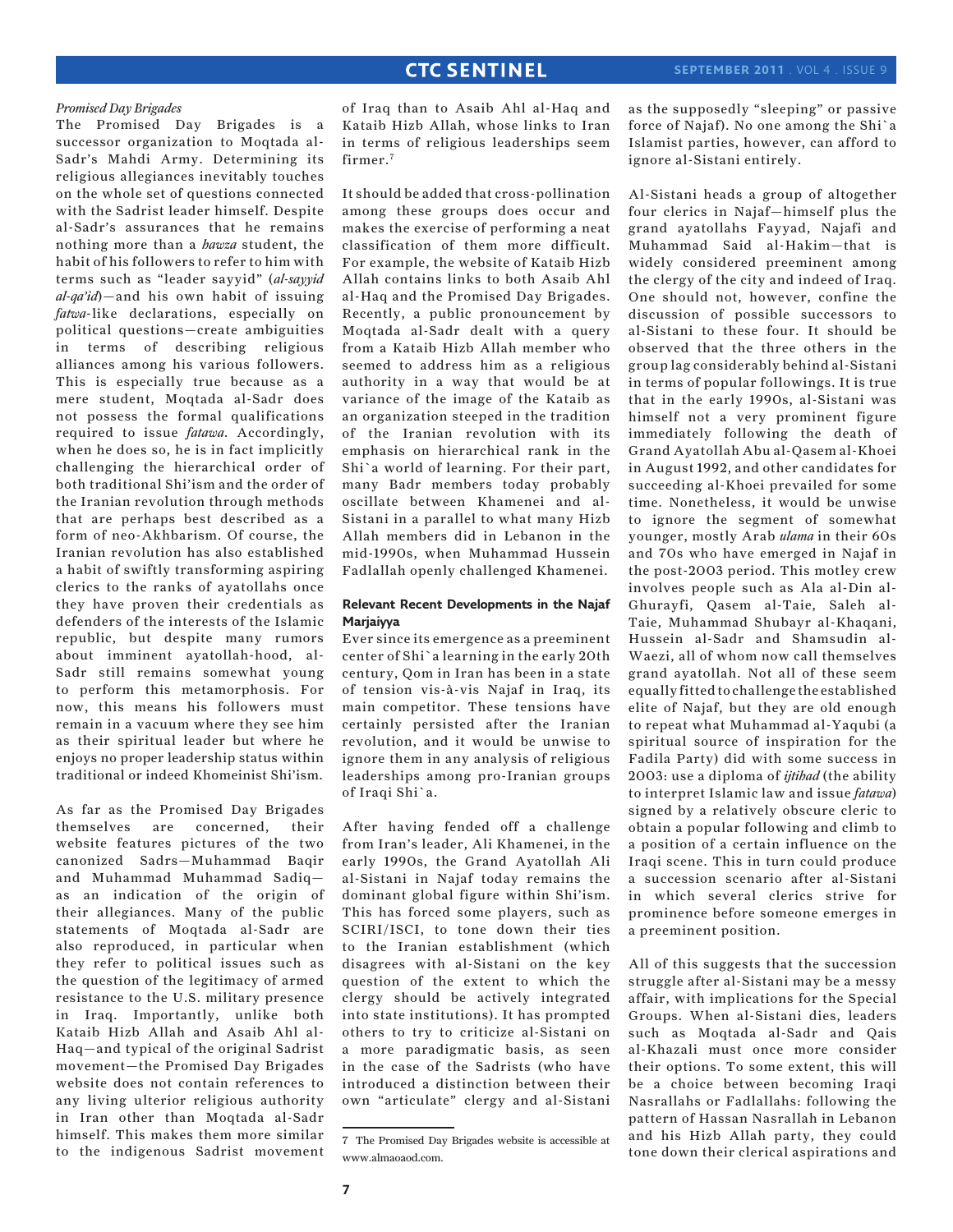instead focus on politics and/or armed struggle based on complete loyalty to the Iranian leadership; conversely, if there is no obvious successor to al-Sistani and a more level playing field emerges, there may also be room for *ulama* with limited scholarly credentials (like Moqtada al-Sadr) to try to copy what Fadlallah did with some success in Lebanon—namely, to become a regional *marja* (Shi`a source of emulation) with some distance from Iran.

#### **Conclusion**

Prior to the death of Muhammad Hussein Fadlallah in Lebanon in 2010, many members of Iraqi Prime Minister Nuri al-Maliki's Da`wa Party emulated him as their *marja*. To some extent, this was seen as a deliberate policy by the Da`wa since the 1980s aimed at signaling greater distance from Iran and the Iranian concept of *wilayat al-faqih* than their competitors in SCIRI/ISCI. The Da`wa Party often stressed the choice of *marja* as an individual and not a party-controlled act.

Since the death of Fadlallah, however, there has been an interesting growth in the number of news stories suggesting that Da`wa Party members could be gravitating toward Mahmud Hashemi Shahrudi—a member of the Iranian guardian council of Iraqi origin—as their new *marja*. To a certain extent, the media presenting these stories are of the kind that is in the habit of publishing slander about the Da`wa, and some of what has been said about the matter should probably be taken lightly. Nonetheless, it is interesting that several Shi`a sources of a more neutral category seem to corroborate these rumors.

Any move from Fadlallah to Shahrudi by the Da`wa would be a giant leap of enormous political significance. Whereas Fadlallah was a critic of the monolithism of the Iranian revolution and a defender of a more pluralistic vision of *wilayat al-faqih*, Shahrudi is a scholar of the Khomeinist tradition who is seen as close to the current Iranian leader, Ali Khamenei. Since Shahrudi takes a doctrinaire approach to *wilayat al-faqih*, the whole point of "individual choice" with respect to the *marjaiyya*  for Da`wa members would fast become somewhat academic since loyalty to Shahrudi would automatically translate into loyalty to the Iranian revolution.

If this trend grows stronger, it would create an ideological superstructure to much of what the Da`wa Party has done in practical politics in Iraq since the disappointing parliamentary election result in March 2010. Returning to a sectarian definition of politics with open Iranian and tacit American support, using dirty tricks in an attempt to manipulate the election result, and holding on to power through ever more authoritarian means all seem more closely related to the kind of politics practiced by the current Iranian regime than what the Da`wa were trying to accomplish in Iraq in 2008-2010, when they clearly tried to play a role as Iraqi nationalists. In this kind of scenario, the religious allegiances of the Special Groups become a marginal question since Iran instead would use its influence within the mainstream Shi`a Islamist parties in Iraq, such as the Da`wa Party, as the primary tool to promote its own interests.

*Dr. Reidar Visser is a Research Fellow at the Norwegian Institute of International Affairs in Oslo and editor of the Iraq website www.historiae.org as well as of the Iraq blog gulfanalysis.wordpress.com. His writings on the subject of federalism and regionalism in southern Iraq and Iraqi nationalism among the Shi'ites include the monograph* Basra, the Failed Gulf State: Separatism and Nationalism in Southern Iraq *(Transaction Publishers, 2006),* An Iraq of Its Regions: Cornerstones of a Federal Democracy? *(Edited with Gareth Stansfield, Columbia University Press, 2007), and* A Responsible End? The United States and the Iraqi Transition, 2005–2010 *(Just World Books, 2010). Dr. Visser studied history and comparative politics at the University of Bergen and received a Ph.D. in Middle Eastern Studies from the University of Oxford.*

# **AQIM Returns in Force in Northern Algeria**

By Andrew Lebovich

on august 26, 2011, al-Qa`ida in the Islamic Maghreb (AQIM) deployed two suicide bombers to attack Algeria's premier military academy, the Académie Militaire Interarmes (AMIA) at Cherchell, killing 18 people, including at least three foreign military officers.1 The dual bombing, which struck the officers' mess hall just after the breaking of the Ramadan fast, made major headlines in Algeria, and earned sharp condemnations from the United States, the European Union, the African Union, France, Italy and the United Kingdom. 2 AQIM's statement claiming credit for the attack called Cherchell "the most important symbol of the Algerian regime" and blamed the government for its "support of the regime of [Libyan dictator Colonel Mu`ammar] Qadhafi,"3 referring to charges made by Libyan rebels and others of Algerian military support to Qadhafi, as well as the alleged presence of Algerian "mercenaries" fighting against the Libyan rebels.4

The attack was alarming not just because of the important symbolic value of the Cherchell academy, but also because it was the third successful suicide bombing and fourth attempted suicide bombing in Algeria in a two-month span, after the country had seen a steady decline in such attacks after August 2008.<sup>5</sup> Yet the sudden resurgence in suicide bombings in northern Algeria is not an anomaly; rather, it is part of a wider upward trend in terrorist violence in the area, one that follows several years of decline.

<sup>1 &</sup>quot;18 Dead in Algeria Military School Bombing: Ministry," Agence France-Presse, August 27, 2011.

<sup>2 &</sup>quot;Washington, Londres, Paris, Rome, l'UE et l'UA condamnent, 'Il n'y a aucune justification à cette violence,'" *Liberté*, August 29, 2011.

<sup>3</sup> Béatrice Khadige, "L'Algérie visée par Aqmi pour son soutien presume à Kadhafi," Agence France-Presse, August 26, 2011.

<sup>4</sup> Despite these charges, the rebel Transitional National Council (TNC) has produced no firm evidence of Algerian support or the presence of Algerian fighters with Qadhafi's forces.

<sup>5</sup> Kamel Omar, "Le retour inquiètant des kamikazes," *El-Watan*, August 28, 2011.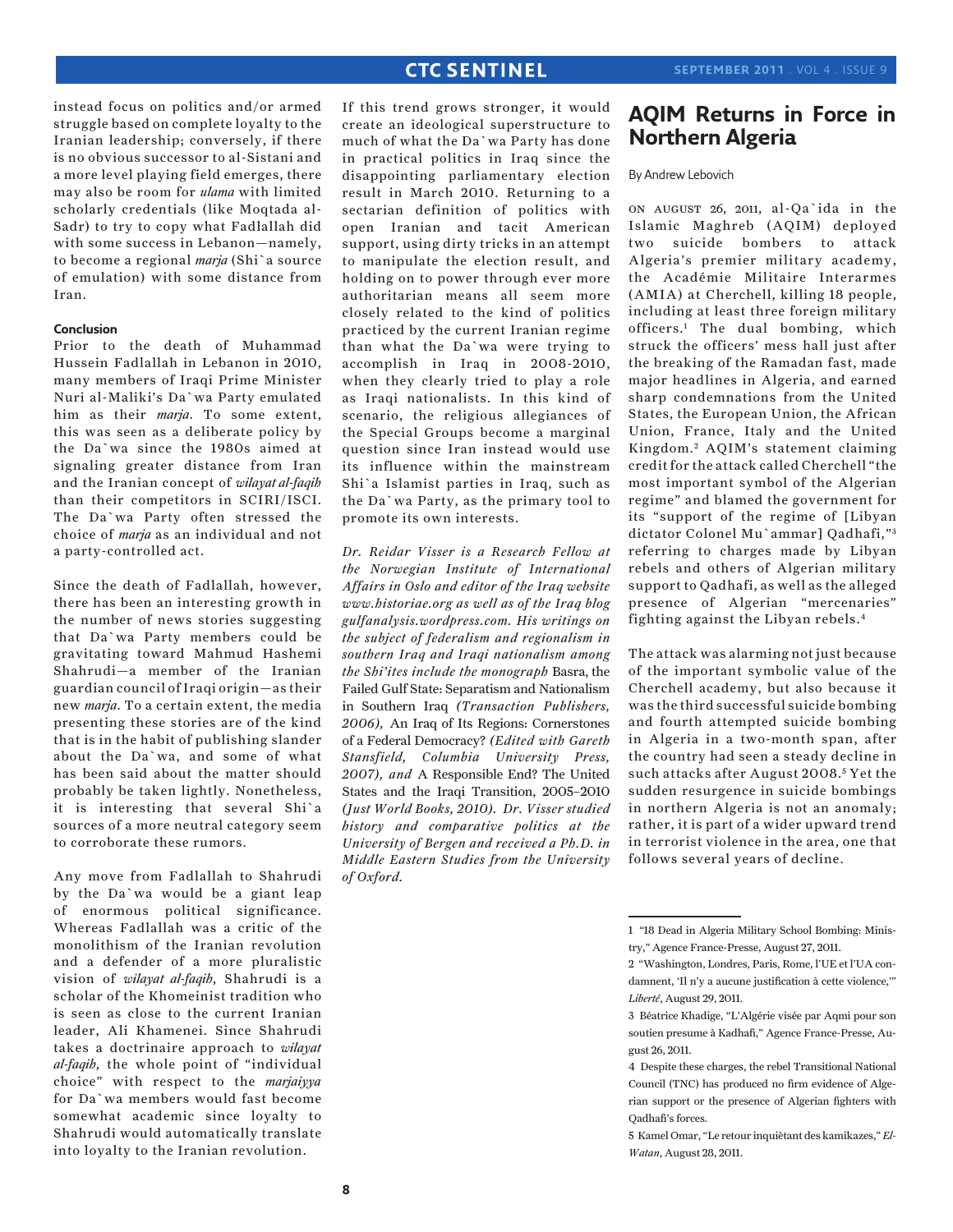This article seeks to explain and contextualize the attack trends, provide possible explanations for the bloody revival, and deal with the potential political consequences for Algeria's *système*, which manages to be both resilient and brittle more than a decade after the country emerged from a harrowing civil war.

### **Escalation of Violence in the North**

Descended from the Salafist Group for Preaching and Combat (GSPC), AQIM has a long pedigree in northern Algeria, especially the part of the Kabylie region that became known during the country's civil war as the "Triangle of Death," comprising the provinces of Bouira, Tizi Ouzou and Boumerdes.6 Mountainous, heavily forested, ethnically diverse, and difficult to control throughout both the colonial and post-colonial period, this area has formed a key center of GSPC and then AQIM activity, and it is believed to shelter the group's central command, including AQIM leader Abdelmalek Droukdel (also known as Abu Mus`ab `Abd al-Wadud). Nominally divided into four zones encompassing northern Algeria and the Sahel,7 the borders between AQIM zones of activity have increasingly become restricted to Kabylie in the north and a broad swath of territory touching Mauritania, Mali and Niger.

While GSPC activity increased throughout 2005 and into 2006,8 it was the use of dramatic suicide bombings, including two particularly deadly and prominent attacks in April and December 2007, combined with accelerated violence in Kabylie, Algiers and to the west of the city, that truly announced the group's presence within al-Qa`ida. Yet even by the latter part of 2008, as noted by Norwegian scholar Hanna Rogan and others, the group's

pattern of violence had gradually changed, as the organization became focused on lower-casualty attacks, often using remote-detonated Improvised Explosive Devices (IEDs) and gun and knife attacks (although the number of "high casualty" and suicide attacks also increased during this period, Rogan noted that overall violence was slightly less than in previous years).<sup>9</sup> While violence picked up again in 2009, by 2010 both the number of bomb and gun attacks had dropped precipitously.10

In 2011, however, violence returned rapidly to northern Algeria, with more attacks and casualties than in previous years.11 Basic data gleaned from the Francophone journals *El-Watan* and *Liberté*, as well as consulting *Ennahar* and *Echorouk*, 12 reveals that attacks suddenly picked up in April of this year, as a coordinated assault on an army post at Azazga in Tizi Ouzou Province killed 17 soldiers, while ambushes and gun-battles against *gendarmes*, soldiers and police officers in Thénia (Boumerdes Province), Ammal (Boumerdes Province), and Bouderbala near Lakhdaria (Bouira Province) killed at least seven, while the use of IEDs against municipal guard and police patrols killed at least eight.

12 For the purposes of this survey, this author considered attacks that included shootings, bomb attacks, ambushes, and assaults on posts or security structures. Rogan, however, used a somewhat more inclusive data set, taking into account actions such as robberies, false roadblocks, raids on villages and more. This author's estimates are not meant to be conclusive or comprehensive, and are certainly lower than the number of actual incidents that could be attributed to AQIM or other violent groups. The data, however, does give a strong sense of both the trend in number of incidents, as well as the targets and tools chosen by militants.

The months of May and June saw a move back toward the use of IEDs interspersed with armed assaults on police and army posts (seven IED attacks, one ambush, two armed assaults, and a rifle assault). Of the 11 attacks in these two months, seven targeted the Algerian Armée Nationale Populaire (ANP), two targeted police, and one each targeted a group of civilians and municipal guards. From April to June, militants executed at least 17 attacks.

The months of July and August, meanwhile, witnessed at least 23 attacks, including 13 IEDs, six gun attacks, and the four suicide bombing attempts. Nearly half targeted ANP convoys, patrols and bases, while police convoys and posts, *gendarmerie* patrols, and civilians were also targeted. Additionally, this period saw two attacks against local militia members known as *patriotes*, who were first armed by the military during the civil war but have been progressively disarmed in the past few years.13

Yet of all these attacks, the rash of suicide bombings has caused the most disquiet in northern Algeria. The first was a dual suicide attack on July 17 against the police station in the town of Bordj Menaïel, which killed two people, followed by a failed attack disrupted outside of Algiers that resulted in the deaths of three AQIM members (including Abdelkahar Belhadj, the son of prominent and oft-jailed Islamist leader Ali Belhadj), a suicide car bombing on a police headquarters in Tizi Ouzou that wounded 33 people on August 14, and finally the Cherchell attack on August 26.

These attacks are notable and concerning for several reasons. First, they show that AQIM units, or *katibat*, in the north still have access to willing suicide bombers as well as the explosives needed to create mass carnage. Reports indicate that all three suicide bombings may have been committed by the Katibat al-Arkam, while the failed Algiers bombers also are said to have belonged to al-Arkam.14

<sup>6</sup> The region east of Algiers is considered the "Central Zone" of AQIM activity, one of four such zones simplified from the nine zones of activity used by the GSPC as well as the Armed Islamic Group (GIA). See Camille Tawil, "The Al-Qaeda Organization in the Islamic Maghreb: Expansion in the Sahel and Challenges from Within Jihadist Circles," The Jamestown Foundation, April 2010.

<sup>7</sup> The Sahel refers to the band of semi-arid land bordering the Sahara.

<sup>8</sup> Ayman al-Zawahiri announced the merger of the GSPC and al-Qa`ida in a video released September 11, 2006, and the re-born AQIM released a video under its new name in January 2007.

<sup>9</sup> Hanna Rogan, "Violent Trends in Algeria Since 9/11," *CTC Sentinel* 1:12 (2008).

<sup>10</sup> Jacques Roussellier, "Terrorism in North Africa and the Sahel: Al-Qa'ida's Franchise or Freelance?" Middle East Institute, August 2011.

<sup>11</sup> Djaffar Tamani, "Retour de la Peur en Kabylie," *El-Watan*, April 19, 2011; "La Kabylie vit un de ses étés les plus chauds," *Le Temps d'Algérie*, August 19, 2011; Hadjer Guenanfa, "Août, le mois le plus meurtrier depuis le début de l'année," *Tout Sur Algérie*, August 31, 2011.

<sup>13</sup> Tamani; Salima Tlemçani, "Le général à la retraite Abdelkader Maïza 'La recrudescence des attentats est due aux événements qui se sont succeed depuis 2006," *El-Watan*, September 4, 2011.

<sup>14</sup> M.T., "L'ANP frappée au Coeur," *Liberté*, August 28,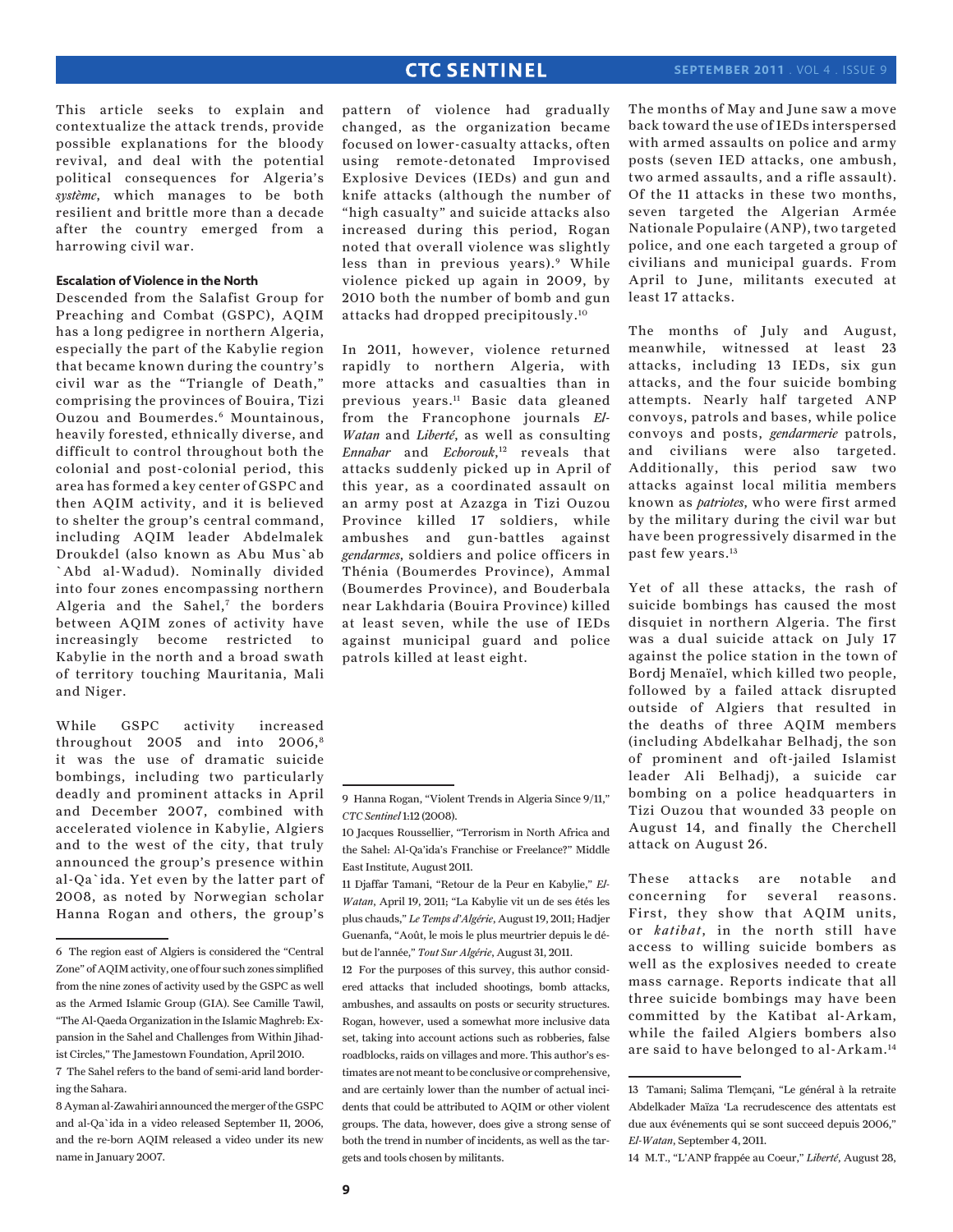Al-Arkam has historically been known, along with Katibat al-Nour, for producing suicide bombers in the north,15 and al-Arkam was, according to some sources, responsible for both major suicide bombings in 2007. It has shown that it can still engage in major attacks despite the death of its "brain," Bourihane Kamel, in February 2011 in an ambush staged by Algerian security forces.16

Second, the outcomes of the attacks could have been far worse. While the Cherchell bombing was the deadliest single attack in several years in northern Algeria, both the Bordj Menaïel and Tizi Ouzou bombings involved cars packed with explosives that were stopped just short of reaching their intended targets.17 Moreover, in the case of the planned Algiers bombing, there is no telling if security forces would have been able to stop the truck, again packed with explosives, had one of the bombers not thought better of the plan and tipped off the authorities.

Finally, these attacks show that the organization can still attack outside of its Kabylie stronghold, while also adopting new tactics, such as the use of motorcycles and explosive belts in addition to car bombs in suicide attacks.18

### **Factors Explaining the Rise in Violence**

While any explanation for the rapid increase in violence since April based on publicly-available information would be at best informed speculation, it is possible to trace some of the most likely factors contributing to northern Algeria's bloody spring and summer.

#### *Changes in Algerian Security Practices*

After being surprised by the sudden virulence of AQIM attacks in 2007, Algerian security forces slowly chipped away at AQIM's *katibat*, especially in Kabylie, combining an increased security force presence and aggressive

2011; Mélanie Matarese, "Alger sous la ménace terroriste," *Le Figaro*, July 27, 2011.

combined arms operations (known as *ratissages*) with more subtle methods, ranging from concentric circles of roadblocks around cities and sensitive locations and even strict controls on the distribution of fertilizer within villages.19 These methods were so successful, according to observers, that by mid-2010 Algerian security forces were "increasingly regarding the situation as a police problem, rather than a military problem," in the words of Stephen Tankel, an expert on militant groups who has conducted field research in Algeria.<sup>20</sup> While it is unclear what security practices on the ground may or may not have changed by 2011, the security services have faced charges of becoming lax in the aftermath of the most recent violence.<sup>21</sup> In response to the recent attacks, Algerian forces have again begun aggressively conducting sweeps in Tizi Ouzou, Boumerdes, and Bouira, reinstituted efforts to control automobile routes, and increased coverage of possible targets, all possible indications that the security forces had grown complacent, as some sources have alleged.<sup>22</sup>

Others, notably members of the country's military and journals like *El-Watan* that are known to be sympathetic to the security services, have rejected accusations of lapses in behavior and enforcement in favor of critiques against the way the government of Abdelaziz Bouteflika has dealt with terrorism. Notably, these arguments have focused on Bouteflika's 2006 reconciliation plan, which provides the possibility for repentant terrorists to receive amnesty for their crimes. Some, such as the former commander of Algeria's 1<sup>st</sup> Military Region, Abdelkader Maïza, have argued that the progressive dismantling and disarming of local *patriotes* and militias known as the *groupes de légitimes défense* (GLD), who have faced sustained attack from militant groups since the 1990s, has contributed to a security vacuum in the area that has allowed violence to increase.

Regardless, there seems to be general agreement that the security situation in northern Algeria has been more permissive this year than in previous years, potentially allowing AQIM the breathing room to rebuild some of its arsenal and plan new attacks.

#### *Instability in Libya*

Since March 2011, Algerian and other African leaders have struck an alarmist tone about the prospect of the unrest in neighboring Libya—then in the throes of NATO bombardment and armed rebellion—fueling instability in Algeria. The arguments are two-fold. They argue that the unstable situation and armed conflict in Libya will encourage jihadist action and the movement of people back and forth. They also suggest that AQIM could gain possession of arms stolen from Libyan stocks.<sup>23</sup> Evidence has since emerged that surface-to-air missiles and other unspecified weapons have been looted from Libyan stores, weapons that, according to European officials, have fallen into the hands of AQIM, although the concern has been focused on AQIM's southern units obtaining weapons, rather than the northern ones. <sup>24</sup>

Algerian press sources have argued that the increased aggressiveness and deadliness of AQIM attacks have been due in part to the situation in Libya.25 These comments from official sources, however, could have been motivated by a desire by the Algerian government, who have pointedly opposed Western intervention in Libya, to show that continued unrest leads to disorder in the region.

It is, however, impossible to dismiss the possibility that some of the weapons leaking into the Sahel could have made their way north, and AQIM attacks in the north since April have certainly made use of high quantities of explosives and arms, in a manner not seen for

<sup>15</sup> Tawil.

<sup>16</sup> Neïla B., "Le dernier cerveau des attentats-suicides abattu à Bouira," *Liberté*, February 6, 2011.

<sup>17 &</sup>quot;Droukdel tente briser l'étau resserré sur ses fiefs terrorises," *El Khabar*, July 17, 2011.

<sup>18</sup> M.T., "Les terroristes algériens galvanizes par la guerre en Libye," *Liberté*, August 29, 2011.

<sup>19</sup> Personal interview, Stephen Tankel, August 2011. 20 Ibid.

<sup>21</sup> Tlemçani.

<sup>22</sup> Ibid.; Walid Ramzi, "Algeria Responds to Ramadan Terror Wave," Magharebia, September 2, 2011; M'hamed Houaoura, "Pourquoi l'académie militaire était facilement ciblée," *El-Watan*, September 2, 2011.

<sup>23 &</sup>quot;Le Tchadien Déby affirme qu'Aqmi s'est emparé de missiles en Libye," Agence France-Presse, March 25, 2011; Paul Cruickshank and Tim Lister, "Does AQIM Have Some Libyan Missiles?" CNN, March 30, 2011; "Security Official: Al-Qaida Exploiting Libya Unrest to Acquire Weapons," Reuters, April 4, 2011.

<sup>24 &</sup>quot;Libya: al-Qaeda Acquires Weapons," *Telegraph*, September 5, 2011.

<sup>25</sup> M.T., "Les terroristes algériens galvanizes par la guerre en Libye."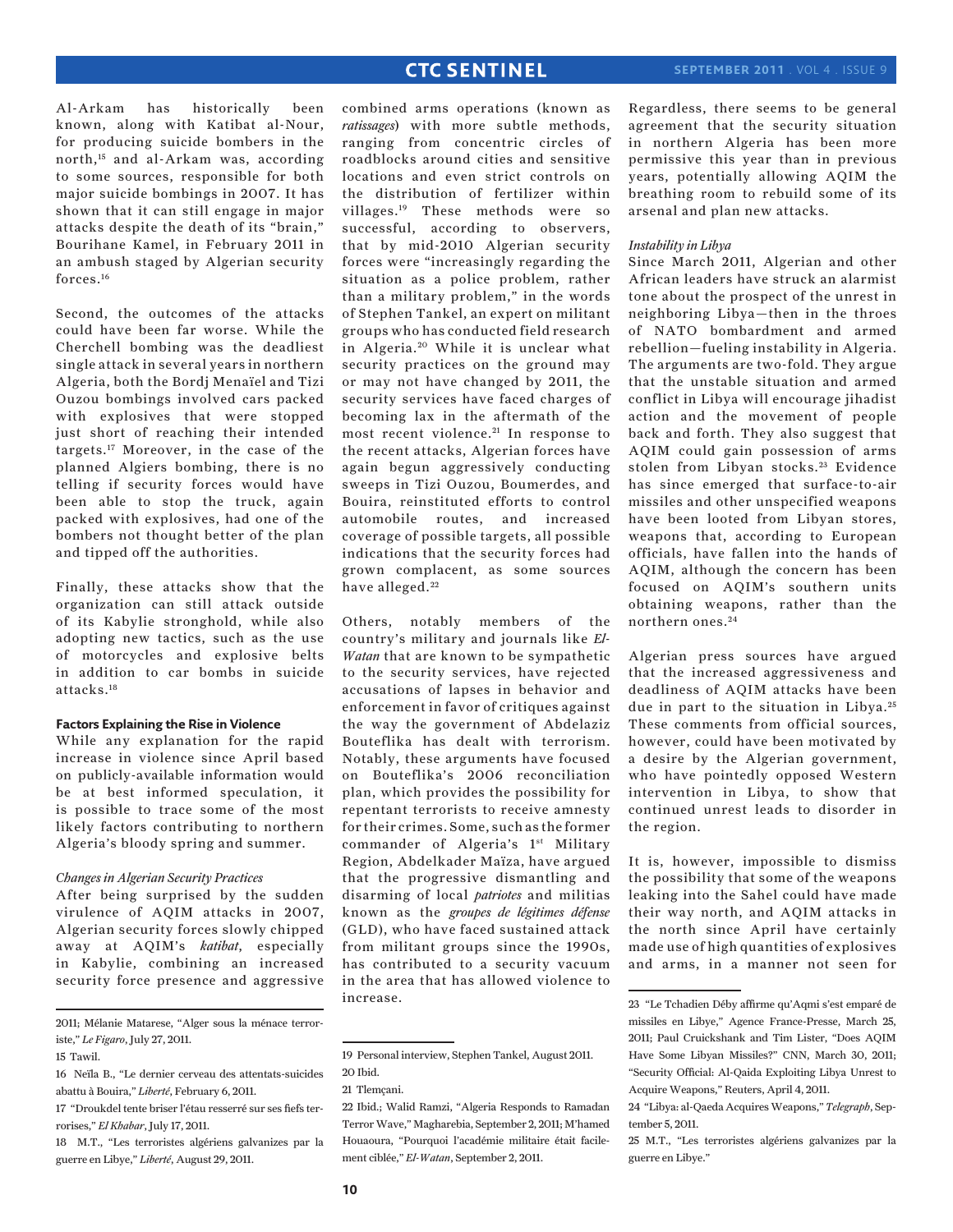some time before. Yet this explanation is predicated both on the availability of Libyan arms in the Sahel and the ability (and willingness) of AQIM's southern units to move weapons north.

#### *Support from Sahelian AQIM Units*

Any weapons that have come into AQIM's possession have likely either traveled through southern Tunisia (where suspected AQIM fighters have clashed with local security forces multiple times)<sup>26</sup> or through Sahelian countries such as Niger.<sup>27</sup> Yet while analysts generally perceive AQIM's southern and northern factions as being divided,<sup>28</sup> the separation of north and south is not necessarily absolute.

AQIM's southern units, led most prominently by Abdelhamid Abu Zeid, Yahya Djouadi, and Mokhtar Belmokhtar, as well as a host of other small unit commanders, are known most often for their criminal enterprises, including various trafficking activities and high-profile kidnappings of Westerners for ransom. Yet Abu Zeid and Djouadi are both regarded as being close to Droukdel, and as one specialist told the author, northern and southern AQIM "may not get along and they may be on different or personal agendas, however they all have proven that they can work together." He added, "Belmokhtar and others continue to contribute to the northern commanders. That is indisputable."<sup>29</sup>

Moreover, an ebb and flow of violence in the north combined with increased activity in the east and south fits a historical pattern that began with the GSPC. As the GSPC struggled in the north after the turn of the century, it was the mass kidnapping and ransoming of more than 30 European tourists in 2003 that helped breathe new life into the group.<sup>30</sup> The same pattern emerged in 2008 and 2009 when increasingly geographically and financially isolated

northern AQIM commanders reached out and "demanded a growing contribution from their Saharan affiliates," according to AQIM expert and scholar Jean-Pierre Filiu. 31 This has occurred in a period when AQIM in the south was becoming more involved in kidnappings and enmeshed in criminal networks. <sup>32</sup>

In short, whether the increase in violence in northern Algeria is due to an influx of weapons from the south, or a regeneration in capabilities based on reduced pressure from security forces and more freedom of movement, it is likely that AQIM's units in the Sahel have played a contributing role in the north's resurgence as a supplier of arms and other assistance. At this stage, however, it is difficult to say whether the increase in violence is due to a sudden flow of aid from the south, or if it is simply another cyclical violent outburst in the north after a period of rebuilding, again potentially with Sahelian assistance. As with much pertaining to the Sahel and the internal dynamics of individual AQIM units and leaders, however, the information at hand does not allow for a definitive judgment.

#### **Terrorism within Algeria's Political Context**

For many in the north, the surge in bloodshed has brought back bad memories not just of the last decade, but also the civil war. Indeed, the violence and the outspoken positions against Abdelaziz Bouteflika's security policies by some former officers brought whispers about the possible return of the "*éradicateurs*," members of the security services who argued against any type of amnesty or reconciliation agreement with terrorists.<sup>33</sup> This nervousness is compounded by the tenuous and limited reform process being pursued by Algeria's aging (and rumored to be ailing) leader at a time when Algeria's nascent protest movement has been suppressed by a number of factors, including a lingering memory of the instability of the civil war.<sup>34</sup>

Yet the same factors that create apprehension also limit the possible reach and opportunism of members of Algeria's politico-military elite that may want to capitalize on the violence for other gain. The military and other forces have already come under harsh criticism for being unable to contain the violence despite already having a strong security presence in Kabylie, while suspicions and accusations of the manipulation of militant groups dating back to the civil war—rumors that, though unverifiable, persist to this day—have also caused opposition political members and others to question a possible military role in the violence, despite a lack of evidence to support the claims. 35 Memories of what happened the last time the country was under military rule make it unlikely that senior officers would be able to make much headway, at least publicly, in wresting greater authority away from the civilian government.<sup>36</sup>

Regardless of what emerges from the infighting and tension in Algeria's ruling classes, it seems likely that AQIM's violence will continue to increase in the north. While the organization's new activity does not approach its influence during its prime years, this new push may nonetheless force the Algerian government to reconsider how it confronts the group, and cause the wider community of observers to rethink how they view an organization long thought to be on the ropes in Algeria's mountainous north.

*Andrew Lebovich is a policy analyst with the National Security Studies Program at the New America Foundation, and co-edits the blog al-Wasat.*

<sup>26 &</sup>quot;Tunisie: 2 membres présumés d'Aqmi arrêtés avec une ceinture d'explosives," Agence France-Presse, May 15, 2011.

<sup>27 &</sup>quot;Niger: Aqmi traquée, success pour les nouvelles autorités," Radio France Internationale, June 18, 2011. 28 Rogan.

<sup>29</sup> Personal interview, Andrew Black, September 2011. 30 Mohammad-Mahmoud Ould Mohamedou, "The Many Faces of Al Qaeda in the Islamic Maghreb," Geneva Centre for Security Policy, May 2011.

<sup>31</sup> Jean-Pierre Filiu, "Al-Qa'ida in the Islamic Maghreb: A Case Study in the Opportunism of Global Jihad," *CTC Sentinel* 3:4 (2010).

<sup>32</sup> Ibid.

<sup>33</sup> Mohamed Tahar Bensaada, "Algérie: La recrudescence des attentats terroristes annonce-t-elle le retour des 'éradicateurs'?" *Le Quotidien d'Algérie*, August 29, 2011. 34 Anthony Faiola, "In Algeria, a Chill in the Arab

Spring," *Washington Post*, April 9, 2011.

<sup>35</sup> Bensaada; Claire Spencer, "Algeria: North Africa's Exception?" Chatham House Expert Comment, August 30, 2011.

<sup>36</sup> The Algerian political system is of course more complicated than this, and should be thought of more as competing influence networks or "clans" rather than a specific civilian/military divide. Yet historically one can speak of periods of "civilian" and "military" rule.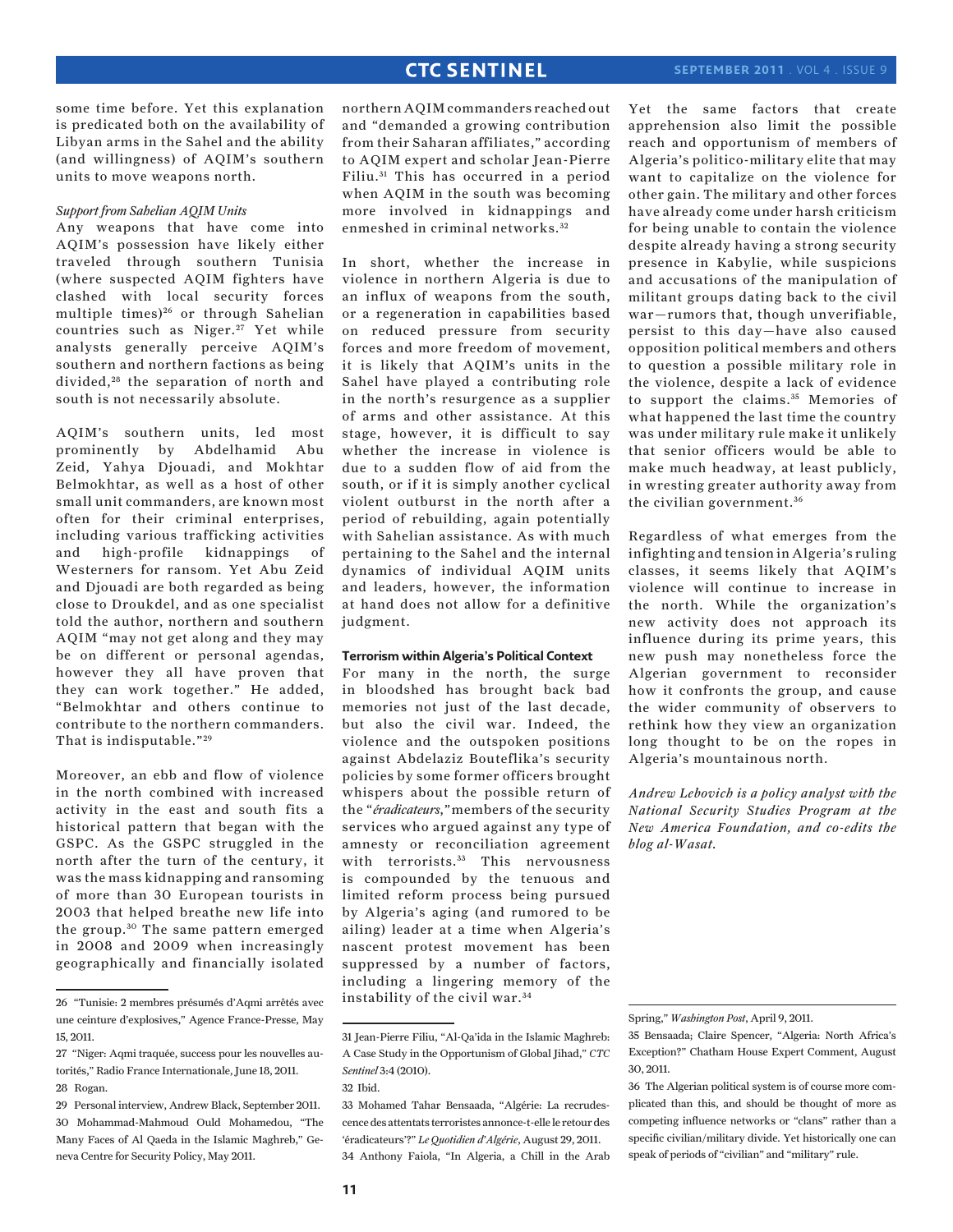# **Violence Escalates in China's Xinjiang Province**

By Jacob Zenn

in july 2011, two violent incidents in Hotan and Kashgar of China's Xinjiang Province highlighted the combustible relationship between Uighurs<sup>1</sup> and Han Chinese. A comparison of the two incidents also shows why assessing terrorist acts in Xinjiang requires a nuanced understanding of the security threat in the province. A number of violent incidents in Xinjiang are homegrown and related to Uighur grievances about the Chinese government's policies, while other acts of violence show a stronger relationship between the attackers and jihadist ideology and operational tactics from abroad.

The Chinese government almost always attributes attacks in Xinjiang to jihadist ideology and foreign-linked terrorist groups, while pro-Uighur organizations almost always explain violence in Xinjiang as a local byproduct of the government's policies. For example, the Chinese government called the Hotan incident a "severe terrorist attack,"2 while the World Uighur Congress<sup>3</sup>

1 The Uighurs are a Sunni Muslim and ethnic Turkic people whose language is similar to Uzbek. Since 1949, the unprecedented rate of Han Chinese migration to the Xinjiang Uighur Autonomous Region has altered the demographic balance of the province in favor of the Han, such that any future independent Uighur state in Xinjiang will be virtually impossible to achieve. Despite the province's economic boom since the 1990s, the loss of the Uighur and Sunni Muslim character of the region and the relative prosperity of the province's Han compared to the less wealthy Uighurs has caused some Uighurs—perhaps influenced by the Taliban, Islamic Movement of Uzbekistan (IMU), al-Qai`da, and other jihadist groups—to embrace terrorism as a means to expel the Chinese from Xinjiang.

2 Shao Wei, "Attack on Police Station was Long-Planned," *China Daily*, July 21, 2011.

3 The Munich-based World Uighur Congress (WUC) was formed in 2004 from a collection of various Uighur groups in exile, including the Uighur American Association (UAA). Its leader since 2006 has been Rebia Kadeer, a prominent businesswoman from Xinjiang. China labels the organization as "splittist" and accuses it of being linked to terrorist groups with aims in Xinjiang, while the WUC maintains it is dedicated to promoting peaceful, non-violent, and democratic means to determine the political future of East Turkistan.

blamed the violence on Chinese authorities forcefully breaking up a "peaceful demonstration."4

As for the Kashgar attack, both sides disagreed over whether it was terrorism. China alleged that Pakistanitrained Uighur terrorists from the East Turkistan Islamic Movement (ETIM) <sup>5</sup> were responsible, while the World Uighur Congress argued that if the attacks were conducted by Uighurs, then it was only because they were brought to despair by "years of repression by the Chinese government" and without any other peaceful way to oppose the government.6

The two incidents, which show no relationship to each other besides the fact that they took place in the same month, are significant for two reasons. First, they represent the first extended outbreak of violence in Xinjiang since the Urumqi riots in July 2009.7 The

5 The East Turkistan Islamic Movement (ETIM) was founded in 1993 by ethnic Uighurs, and its earliest members are believed to have received protection and training with the Taliban and al-Qa`ida in Afghanistan. The ETIM is also believed to have been responsible for several small-scale attacks within China in the late 1990s and early 2000s, including the bombing of a bus in Beijing in 1997. The ETIM was designated as a terrorist organization by the U.S. Department of State in 2002 for plotting an attack on the U.S. Embassy in Bishkek, Kyrgyzstan. After its leader Abdul Haq al-Turkistani was killed by a suspected CIA drone strike in Miranshah of Waziristan in Pakistan in 2003, the ETIM may have faded into extinction since no terrorist has claimed an attack under the name of ETIM since al-Turkistani's death. The ETIM, however, may have reemerged in 2008 under the new banner of the Turkistan Islamic Party, a group which has the same goals for the "liberation" of Xinjiang from Chinese control and has claimed attacks in China and issued propaganda videos starting in 2008.

6 "Uighur Leader: Hotan Incident Was Not a Terrorist Attack," World Uighur Congress, July 21, 2011.

7 On July 5, 2009, hundreds of Uighurs protested at the Grand Bazaar in Urumqi against the beating to death of two Uighur laborers in Guangdong by Han Chinese co-workers. The incident was recorded on an attacker's mobile phone and later disseminated among Xinjiang's Uighurs. The protestors clashed with Chinese riot police, who the Uighurs accused of using excessive force, and for nearly a week violence spread to Han and Uighur civilians in Urumqi who took up arms against each other. Approximately 200 people died as a result of the fighting only other terrorist attack in Xinjiang between July 2009 and July 2011 was in August 2010 when three Uighur men drove an explosive-laden tricycle into a patrol of police officers in Aksu, killing seven.8 Second, China's naming of Pakistan is the first time it has cited a specific country as a source of terrorism in Xinjiang.<sup>9</sup> In the past, China blamed Xinjiang's violence on ETIM, Hizb al-Tahrir (HT), and World Uighur Congress leader Rebia Kadeer, but China never implicated other countries, and especially not its "all weather friend."10

Most violent incidents involving Uighurs attacking Han Chinese or Chinese institutions reflect varying degrees of both the government's and pro-Uighur groups' claims and often fall somewhere in the middle. As China develops Xinjiang as a Central Asian economic, trade and transportation hub while maintaining travel restrictions on Uighurs and assimilatory in-migration, language and cultural policies, local and external factors—including influences from Pakistan and Afghanistan, which border Xinjiang—will play a part in Uighur militancy.

### **Hotan: A Protest Gone Wrong**

If what happened in Hotan on July 18 was an act of terrorism, the attackers chose a new target and strategy. In contrast to the Kashgar attacks on July 30-31, which involved multiple explosions and coordinated attacks on pedestrians at dining areas frequented by Han Chinese, the Hotan incident took place at a police station<sup>11</sup>-although some sources suggest it was at a local neighborhood affairs office.12

and China responded with a heavy crackdown on Uighurs involved in the riots, detaining hundreds, issuing long-term prison sentences, and sentencing more than 10 Uighurs to death. China also cut off internet access, mobile phone messaging services, and international phone calls in Urumqi for nearly one year after the riots.

8 "Xinjiang Continues to Face Threats of Terrorism," *China Daily*, September 11, 2010.

9 "China Blames 'Friend' Pak for Terror Attack," *Times of India*, August 2, 2011.

11 "Hotan and Kashgar Terrorist Attacks," Sina.com, August 16, 2011.

12 In fact, in a city like Hotan, a police office generally contains a *banshichu*, which is responsible for registration of identity cards, residence permits, and passports. See "Understanding the Khotan Incident in Local Con-

<sup>4 &</sup>quot;Uighurs to Stage Demonstration in Vienna to Protest Hotan Incident," press release, World Uighur Congress, July 28, 2011.

<sup>10</sup> Ibid.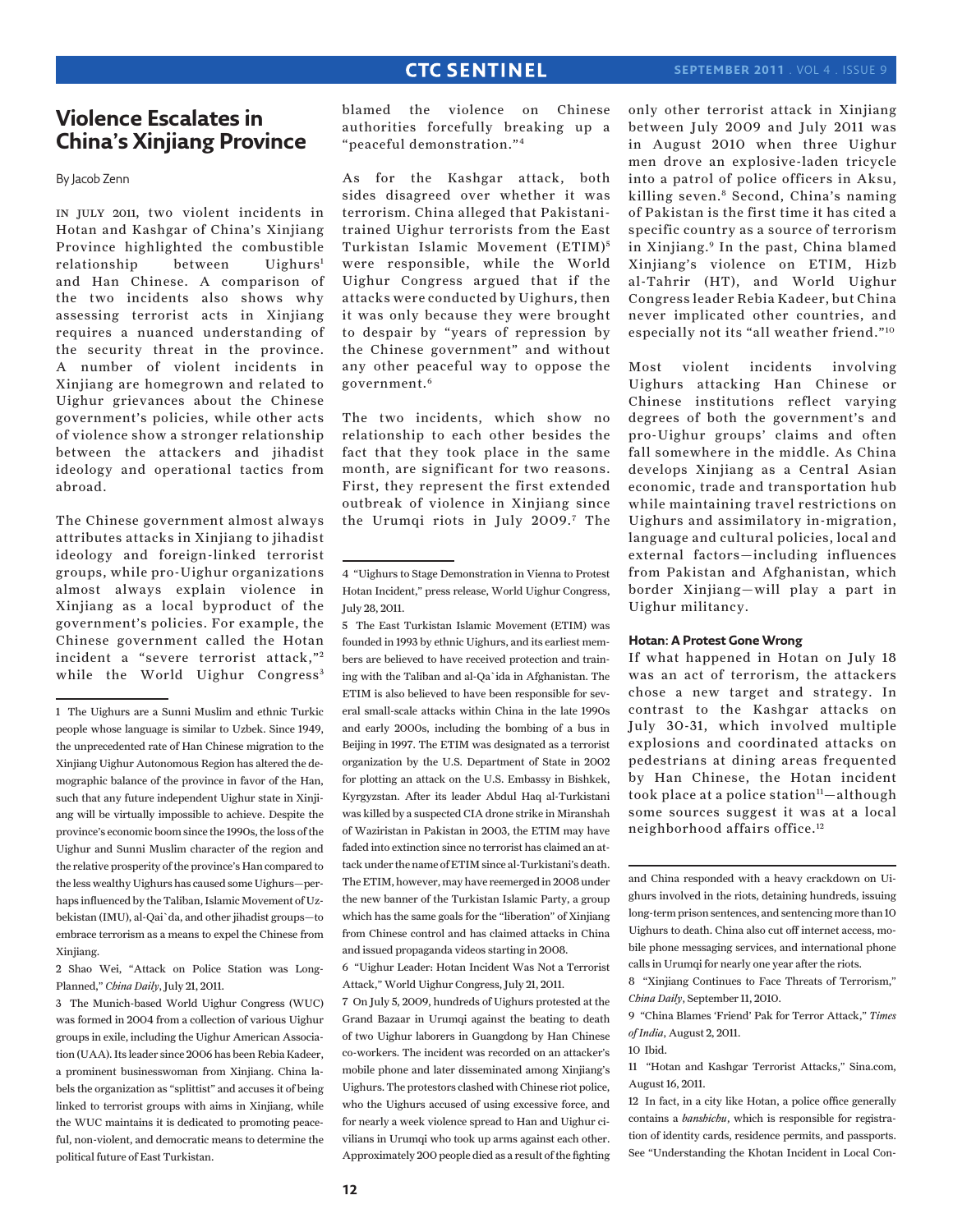While police stations are generally considered terrorist targets anywhere, this would be the first time terrorists in Xinjiang have made a police station the main target in an attack. In the past, attacks have only targeted police in the field, such as in Aksu in 2010 and Kashgar in 2008. The attack is also unusual because—as both the Chinese government and pro-Uighur groups agree—it began as a protest, with the World Uighur Congress alleging that the protestors were calling for the release of Uighurs who were already detained at the police station.13 The protest then evolved into a drawn-out hostage crisis in which as many as 14 of the Uighur protestors and two Han Chinese hostages, one security officer, and one policeman were killed.14

Rarely does a protest spiral into a hostage-taking incident without some prior planning and coordination. The presence of an alleged group of 14 protestors, however, does not match a typical terrorist operation considering the chief of the police station's account

# **"In fact, targeting civilians—instead of police—for the first time may be the result of more extreme elements from Pakistan influencing terrorist operations in China."**

of the incident. He said that he "shouted in Uighur, asking the rioters to stop… and to settle their dispute peacefully… But they kept throwing home-made Molotov cocktails and rocks at us."15 This implies that there was indeed a dispute before the attack, after which the situation became violent. In normal terrorist attacks, the terrorists would not have engaged the police in a dispute before the attack, and would have

text," *Xinjiang Review*, July 25, 2011.

14 Xi Tianran and Liu Linlin, "14 Uighur Terrorists Killed in Hotan," *Global Times*, July 21, 2011. 15 Ibid.

stormed the police station immediately to gain the element of surprise.

Regardless of the identity and goals of the Uighur protestors, who are believed to have been from out of town based on their accents,<sup>16</sup> the choice to protest at or attack the police station hints of local concerns, rather than an attack orchestrated in the name of Uighur independence or with backing from foreign jihadist organizations. This incident also resembles the two-day demonstrations in Hotan on March 23-24, 2008 that China blamed on the "Three Evil Forces (terrorism, separatism, and extremism)"<sup>17</sup> and Hizb al-Tahrir (HT),<sup>18</sup> but that were largely about local concerns, such as government campaigns to abolish the wearing of headscarves and the arrest and killing of a prominent Uighur man.<sup>19</sup>

The Hotan incident should be viewed in perspective. While the protestors may have been influenced or even inspired by foreign jihadist organizations, any associations were probably indirect. This incident is best seen as somewhere between criminal violence stemming from a protest over rational concerns and "an organized and planned violent terrorist attack aimed at a police station," as Xinjiang's chairperson asserted in the media.<sup>20</sup>

### **Kashgar: "Crying Wolf" No More**

The attacks in Kashgar on July 30-31, 2011 have the signature of previous terrorist attacks in Xinjiang, notably in Kashgar in 2008 and Aksu in 2010. While the details of the latest attack in Kashgar are hard to corroborate, what is clear is that the attackers chose a purely civilian target: Han Chinese diners and pedestrians.

The attack began on the evening of July 30 when a car bomb detonated on a street lined with pedestrians and food stalls frequented by Han Chinese. Shortly after, two Uighur men hijacked a truck, killed its driver, and then steered the truck onto the sidewalk and into the food stalls and then stabbed people at random.

On July 31, another attack occurred on a popular dining and shopping street for Han Chinese. After two blasts at one restaurant, as many as 10 Uighur men shot and stabbed people indiscriminately, including the firefighters who came to the rescue. Overall, more than 10 civilians and eight attackers were killed and more than 40 others wounded in the two days.

The attacks coincided with the two days prior to the start of Ramadan and are strikingly similar to an attack in Kashgar in August 2008. In that attack, two Uighur men from Kashgar armed with explosives, machetes, and a gun rammed a dump truck into a line of 70 Chinese police officers jogging near a police compound and then attacked the officers with machetes.<sup>21</sup> The two men were arrested during the fight after killing 16 officers. <sup>22</sup>

In the 2008 attack, China did not lay blame on anyone but the two men from Kashgar and only mentioned that it had received intelligence reports about potential ETIM attacks in the lead up to the Olympics. 23 After the July 2011 attack, however, China stated clearly that terrorists trained in ETIM camps in Pakistan were responsible<sup>24</sup> and that the attackers adhered to "extremist ideology" and advocated "jihad."<sup>25</sup>

Based on China's prior allegations of HT's connections to Hotan protests in 2008 and that Rebia Kadeer masterminded the July 2009 riots in

<sup>13 &</sup>quot;Four Dead in Police Station Clash in China's Xinjiang," Agence France-Presse, July 18, 2011.

<sup>16 &</sup>quot;14 Rioters Shot Dead in Hotan Attack," *China Daily*, July 20, 2011.

<sup>17 &</sup>quot;Official Confirms a Separatist Disturbance Incident in March in Hotan, Xinjiang," *China News*, April 4, 2008.

<sup>18 &</sup>quot;According to the Law Hotan City To Stop 'Hizb al-Tahrir's' Planned Illegal Demonstrations," Tianshan. net, April 4, 2008.

<sup>19 &</sup>quot;Muslim 'Extremists' Attempt Uprising in Western China: Govt," Sinodaily.com, April 2, 2008.

<sup>20 &</sup>quot;Details of the Incident in Hotan, Xinjiang: Violent Demonstrators Held Up the Flag of Separation," July 19, 2011, available at http://mil.huanqiu.com/china/2011-07/1830770.html.

<sup>21 &</sup>quot;Xinjiang Police Informed About the Latest Violent Attacks in Kashgar, Xinjiang," Xinhua, August 5, 2008. 22 Andrew Jacobs, "Ambush in China Raises Concerns

as Olympics Near," *New York Times*, August 5, 2008. 23 "16 Police Killed in China Border Attack," CBS News, February 11, 2009.

<sup>24 &</sup>quot;Tensions High After Unrest in China," *Dawn*, August 2, 2011; "Terrorist Plot Suspected in Violent Attack on Police in West China's Xinjiang," Xinhua, August 4, 2008.

<sup>25 &</sup>quot;China Blames Deadly Xinjiang Attack on Separatists," BBC, August 1, 2011.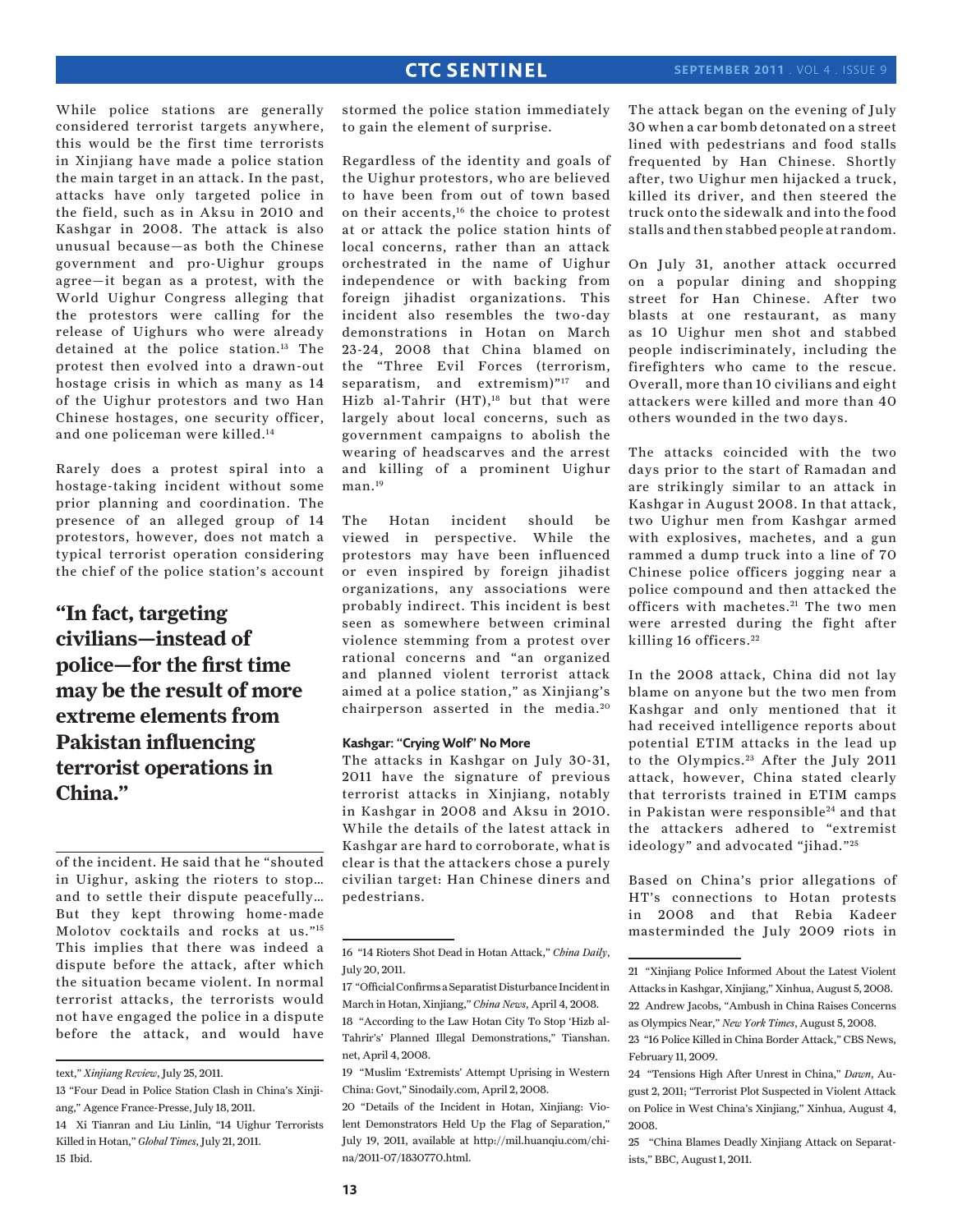Urumqi—which were actually sparked by a mobile phone video that showed two Uighur men being beaten to death by Han Chinese men in a Guangdong toy factory—China's claims about training camps in Pakistan cannot be taken at face value.<sup>26</sup> Yet this time the benefit of the doubt swings in China's favor. The timing of the attacks on the eve of Ramadan; the "ramming" method, which is typical of attacks in Xinjiang; the civilian targets; and especially a corroborative post-attack video from the Turkistan Islamic Party (TIP)<sup>27</sup> point to a terrorist attack and the likelihood of a connection to Pakistan-based militants. In fact, targeting civilians—instead of police—for the first time may be the result of more extreme elements from Pakistan influencing terrorist operations in China.

The video, which was released by the TIP in late August, shows one of the Kashgar attackers, Memtieli Tiliwaldi, in a Pakistani training camp wrestling with other fighters. Tiliwaldi was killed by Xinjiang police in a corn field days after the attack.<sup>28</sup> This is the most concrete evidence ever introduced that links attacks in Xinjiang to the ETIM or TIP in Pakistan.

In the past, TIP videos were largely an attempt to establish a pedigree for the group, which may have been incapable of actually carrying out attacks in China. In 2008, a TIP commander, Seyfullah, claimed in a video that the TIP carried out a spate of bombings in China in the run up to the Olympics, including on buses in Kunming and Shanghai and a building in Wenzhou.<sup>29</sup> A Chinese man, however, confessed to the Kunming bombings, 30 the Shanghai bombings were reportedly caused by a passenger's inflammable goods,<sup>31</sup> and the Wenzhou attack was reported to have taken place at the site of a gambling ring and carried out by a man angry over his gambling debt.<sup>32</sup> While the previous TIP claims may have been true and the Chinese cover-up brilliant, the TIP still provided no concrete evidence of it carrying out the attacks. The video with Tiliwaldi, however, provides a high level of certainty of TIP involvement that is unmatched by prior videos.

There is further evidence that ETIM or the TIP is actively plotting attacks like the one in Kashgar. A string of plots uncovered in 2010 include: a threeperson ETIM cell with one Uighur man that was broken up in Norway; two Uighurs who were sentenced to 10-years imprisonment in the United Arab Emirates for plotting to blow up a dragon statue outside of a Chinese-owned retail shopping complex in Dubai in 2008;<sup>33</sup> and Chinese authorities reported that they arrested 10 members of an ETIM cell in Xinjiang that was responsible for the 2008 Kashgar attack, as well as attacks in Aksu, Kucha, and Hotan. <sup>34</sup>

#### **Conclusion**

The similarities between the terrorist attacks in Kashgar in 2008, Aksu in 2010, and Kashgar in July 2011 show that the attacks were probably not isolated incidents, and the TIP video suggests that the most recent attack was likely connected to TIP or ETIM cells in Pakistan. While China's claims

34 "Police Dismantling Terror Group in Xinjiang: Ministry," *People's Daily*, June 25, 2010.

about terrorism and foreign links are probably correct with regards to the July 2011 Kashgar attacks, not all acts of violence by Uighurs should be considered terrorism or linked to the TIP, ETIM, and other Pakistan-based groups. As the July 2011 Hotan protestturned-hostage-taking and the earlier March 2008 Hotan protest show, Uighurs frustrated by China's policies will organize and protest, sometimes peacefully and sometimes violently.

It may be impossible to know whether in Hotan the protestors were provoked by authorities to violence, intent on the hostage-taking from the start of the protest, or whether they were affiliated with domestic or foreign-based terrorist groups, but one way to assess violent incidents in Xinjiang is to look at the target location and victims, the method of attack, the timing, the attackers' identities, and whether any group issued a credible statement claiming responsibility. In Hotan, the evidence is not definitive that the protestors were intent on a terrorist hostage-taking. The Kashgar attack, however, has all the hallmarks of a terrorist act.

*Jacob Zenn is an international security consultant and graduate of Georgetown University Law Center's Global Law Scholars Program and the Johns Hopkins-Nanjing University Center for Chinese and American Studies. He has also studied Uighur at Xinjiang University in Urumqi and was based in Kashgar at the time of writing this article.*

<sup>26 &</sup>quot;Urumqi Riots Force Hu Jintao to Cancel G-8 Trip," Rediff.com, July 8, 2009.

<sup>27</sup> Although there are no direct links between the Turkistan Islamic Party (TIP) and the East Turkistan Islamic Movement (ETIM), the TIP seems to have formed as a successor group to the now defunct ETIM, or the TIP has at least taken up the cause that the now defunct ETIM has given up. While China and international media still commonly refer to the TIP as the ETIM, since 2008 only the TIP has issued propaganda videos and claims of attacks. The TIP has produced nine editions of an elaborate magazine, *Islamic Turkistan*, as well as numerous propaganda videos alleging its role in attacks leading up to the Beijing Olympics, condemnations of Chinese policy in Xinjiang, and threats of future attacks in China. The TIP is believed to be based in Pakistan's tribal areas and to maintain links with the other jihadist groups active along the Afghanistan-Pakistan border, particularly the Pakistani Taliban (TTP), the Islamic Movement of Uzbekistan (IMU), and al-Qa`ida.

<sup>28 &</sup>quot;Video Shows Terrorists in China Got Training in Pak Bases," *Times of India*, September 8, 2011.

<sup>29 &</sup>quot;Turkistan Islamic Party Releases Olympic Threat Video," LiveLeak.com, August 7, 2008.

<sup>30 &</sup>quot;Young Man Dies in Suicide Bombing, Claims to Have Been Responsible for the Kunming Bus Explosion," Sohu.com, December 25, 2008.

<sup>31 &</sup>quot;Young Man Who Set Off a Coffee Shop Explosion Admits He Caused the Kunming Bus Explosion," Sohu. com, December 25, 2008.

<sup>32 &</sup>quot;Fatal Explosion Linked to Gambling Debt in Southern China," *China Daily*, May 18, 2008.

<sup>33</sup> Raffaello Pantucci, "Uighurs Convicted in East Turkestan Islamic Movement Plot in Dubai," *Terrorism Monitor* 8:29 (2010).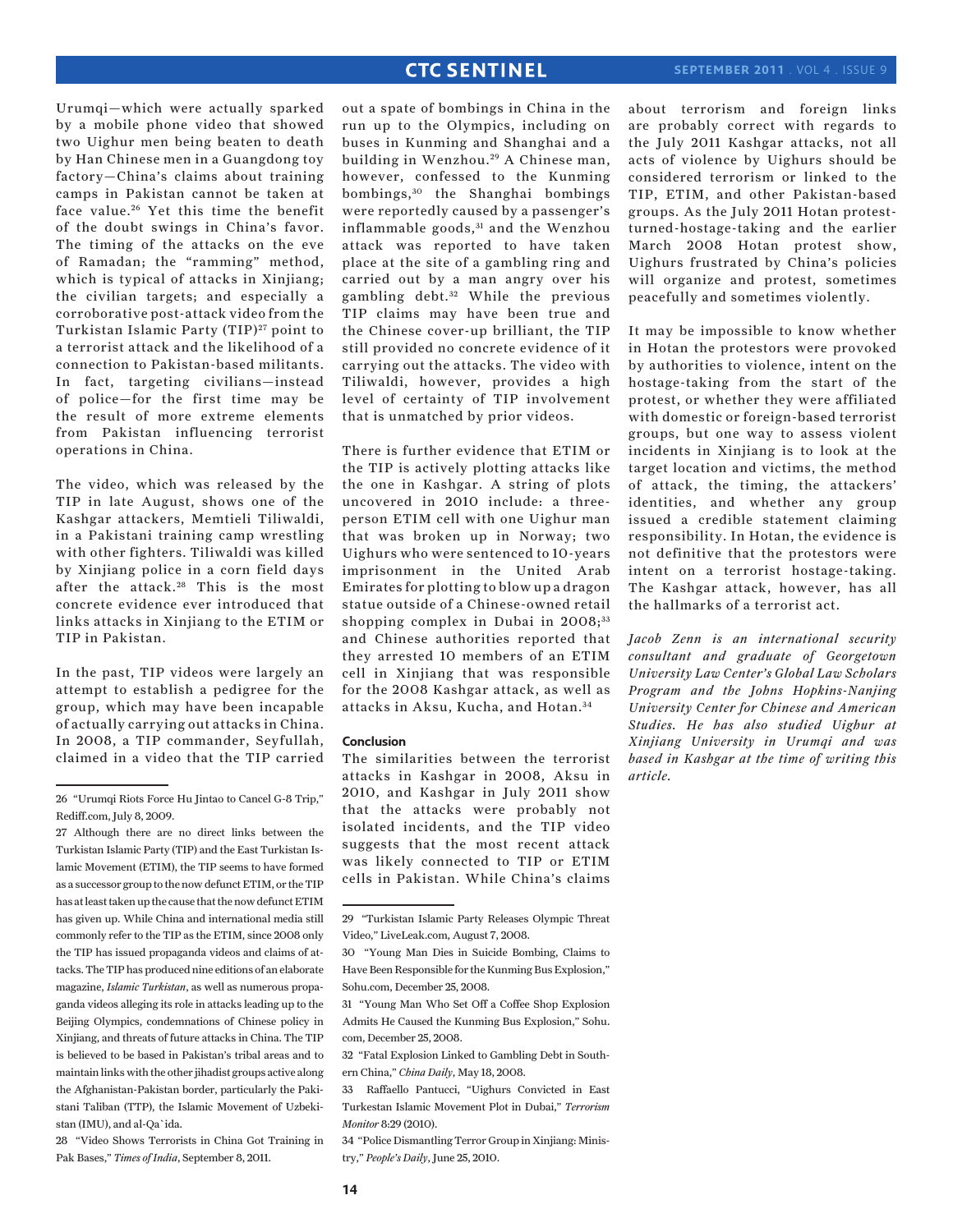# **The UK's Efforts to Disrupt Jihadist Activity Online**

By Raffaello Pantucci

THE DESIRE TO find ways to moderate the internet as a tool for the spread of violence and radical ideas is not new or unique to the United Kingdom. This fight, however, is becoming more important as networks involved in terrorist activity increasingly turn to the internet as a vehicle through which to conduct planning, operations and radicalization.1

This article maps out this fight within a British context to shed light on how the problematic nexus of the internet and radical ideas is evolving, as well as how its importance has grown as traditional al-Qa`ida networks find themselves under even heavier pressure.

### **Historical Roots**

The United Kingdom has long been a hub of online jihadist activity.<sup>2</sup> One of the earliest networks was the www.azzam. com family of sites that from 1994 to early 2002 provided interested people with a way of reaching out to jihadist groups fighting in Afghanistan, Bosnia and Chechnya.<sup>3</sup> Its believed webmaster, a British Pakistani named Babar Ahmad who has admitted to engaging in militant activities in Bosnia, is currently in a British prison fighting extradition to the United States.4

A couple of years after Ahmad was arrested, police in London disrupted a group of three young men who appeared to be involved with a cell of Bosnian extremists planning an attack on a

NATO base in the former Yugoslavia. The men were in fact part of a much wider network that stretched across the United Kingdom, and had links in Canada, Denmark, Sweden and the United States. Key cells in the United Kingdom were using the internet to draw in recruits and provide connections to extremist camps in Pakistan, while also acting as an online media center for al-Qa`ida in Iraq.<sup>5</sup> This network particularly alarmed British security planners who had never seen anything like it before, with then-Metropolitan Police counterterrorism head Peter Clarke saying "it was the first virtual conspiracy to murder that we had seen."6

Yet the larger menace seems to be the way that the internet is able to act as a catalyst for information dissemination to extremists who have then gone on to conduct terrorist attacks. Two specific cases stand out as particularly worrying. First, Roshonara Choudhry, the seemingly well-integrated East London woman who self-radicalized online listening to Anwar al-`Awlaqi and then tried to kill a Member of Parliament for voting in support of the Iraq war. Second, Nicky Reilly, the mentally challenged young man who was persuaded by extremists he encountered online to attempt a suicide attack in an Exeter chain restaurant; diners were only saved by the fact that the bomb blew up in his face as he attempted to assemble it in the restaurant's toilet.

#### **The United Kingdom's Reaction**

In the face of this threat, the United Kingdom has launched a string of counter operations that seek to address the problem of terrorists using the internet from upstream disruption, to downstream arrests and trying to develop a strategy that is able to focus on this problem in a new way. In the recently refreshed Contest counterterrorism strategy, the British government identified that terrorists used the internet for "propaganda," "radicalization and recruitment," "communication," "attack planning"

and "cyber attack."7 The last of these, "cyber attack," was identified as being of "low" probability, with the document identifying an incident in 2010 as the "first recorded incident of a terrorist 'cyber' attack on corporate computer systems."8 In that incident, a computer worm called "here you have" spread a virus that crashed computers and provided its creators with backdoor access to infected systems.<sup>9</sup> While security planners continue to watch this threat and expect it to grow "as the tools and techniques needed for cyber attack become more widely available," it is largely the other ideological and operational aspects of support that the internet provides that British planners are targeting.10

According to the annual report by the parliamentary committee with oversight of Britain's intelligence agencies, the Government Communications Headquarters (GCHQ, the United Kingdom's version of the American National Security Agency) spent a third of its efforts during the past two cycles on counterterrorism. The "bulk of this effort" was spent in "Pursue… namely, to stop terrorist attacks." As with much of the British intelligence community, the focus shifted from solely "British Pakistani operations" to growing threats in Yemen and East Africa. The report also mentions that GCHQ's work helped disrupt al-Qa`ida in the Arabian Peninsula's (AQAP) plans in the previous year as well as specific "hostage-taking plans" by an anonymous group.<sup>11</sup>

In a particularly notable incident from mid-2010, British governmentsupported hackers penetrated AQAP systems and were able to insert a garbled code into the first edition of *Inspire* magazine, delaying its release by a few weeks.12 In the operation, which was apparently separately considered

<sup>1 &</sup>quot;Contest: The United Kingdom's Strategy for Countering Terrorism," HM Government, July 2011, available at www.homeoffice.gov.uk/publications/ counter-terrorism/counter-terrorism-strategy/contestsummary?view=Binary.

<sup>2</sup> For an excellent early primer on British Muslim identity online that includes a discussion on the more extreme elements, see Gary R. Bunt, "islam@britain.net: 'British Muslim' Identities in Cyberspace," *Islam and Christian-Muslim Relations* 10:3 (1999).

<sup>3</sup> For information on azzam.com's illegal activities, see *U.S.A. v. Babar Ahmad,* "Affadavit in Support of Request for Extradition of Babar Ahmad," District Court of Connecticut, 2004.

<sup>4 &</sup>quot;Terror Suspect Babar Ahmad is 'No al Qaeda Rambo,'" BBC, May 9, 2011.

<sup>5</sup> Raffaello Pantucci, "Operation Praline: The Realization of al-Suri's Nizam, la Tanzim?" *Perspectives on Terrorism* 2:12 (2008).

<sup>6 &</sup>quot;The World's Most Wanted Cyber-Jihadist," BBC, January 16, 2008.

<sup>7 &</sup>quot;Contest: The United Kingdom's Strategy for Countering Terrorism," p. 73.

<sup>8</sup> Ibid., p. 34.

<sup>9 &</sup>quot;Cyber Jihad Group Linked to 'Here You Have' Worm," IDG News Service, September 10, 2010.

<sup>10 &</sup>quot;Contest: The United Kingdom's Strategy for Countering Terrorism," p. 74.

<sup>11 &</sup>quot;Annual Report 2010-2011," UK Intelligence and Security Committee, July 2011.

<sup>12 &</sup>quot;MI6 Attacks al Qaeda in 'Operation Cupcake,'" *Telegraph*, June 2, 2011.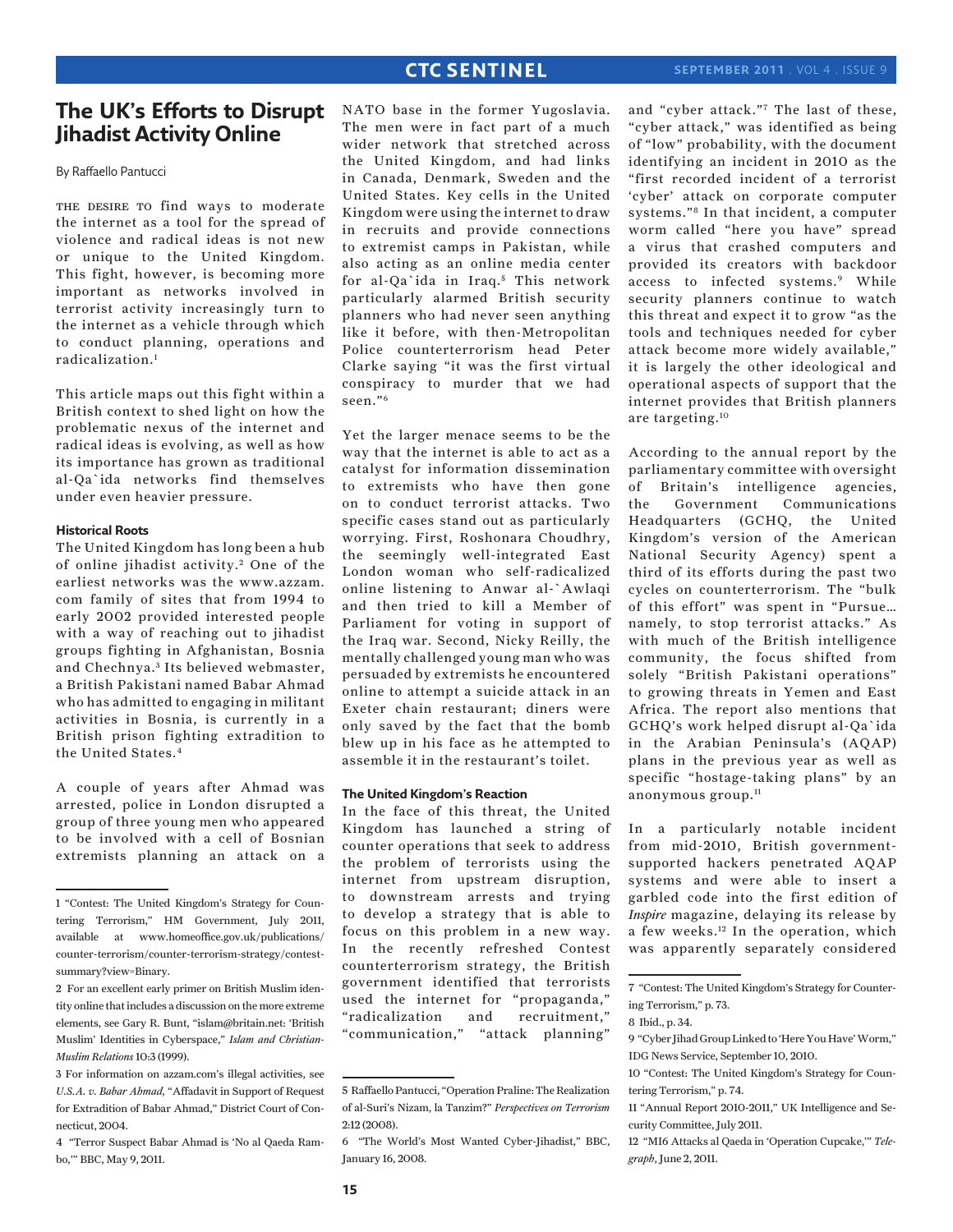by Pentagon planners but rejected by the Central Intelligence Agency,<sup>13</sup> British intelligence operatives inserted a code later revealed to be a list of cupcake recipes.14 In a separate AQAP linked operation earlier in the year, British officers had arrested a Bangladeshi national named Rajib Karim who was working in information technology at British Airways while in direct contact with AQAP ideologue Anwar al-`Awlaqi. It is unclear how Karim was first picked up, but his electronic communications with al-`Awlaqi were one of the main planks of the prosecution's case against him—showing as they did his intent to help the group launch attacks against aviation.15

In January 2008, British officers launched a more traditional operation in the wake of a posting on the al-ekhlaas. com forum proclaiming the creation of an al-Qa`ida branch in the United Kingdom.16 After investigation, MI5 identified the source as a Blackburn native named Ishaq Kanmi, who local officers were able to video as he openly downloaded information off extremist forums at the local library.17 Connected to Kanmi was a pair of local brothers convicted on other charges and Krenar Lusha, an Albanian immigrant who was identified from online chats he had been having with Kanmi. The conversations were enough to alarm officers who investigated further. When they burst into his home in August 2008, they found large amounts of radical material (including documents about how to build bombs and detonators), 71 liters of petrol, two kilograms of potassium nitrate and 14 mobile telephones.18

15 "Rajib Karim: The Terrorist Inside British Airways," BBC, February 28, 2011. For more on what Karim was actually plotting, it is instructive to read his e-mails with al-`Awlaqi, available at www.thenorthernecho.co.uk/ news/8880903.Excerpts from Rajib Karim terror plot messages/?ref=rss.

While police and prosecutors were unable to ascertain exactly what Lusha was planning, they concluded that he was likely a "lone wolf" that they had happened to catch early.19 His only connections to extremists came from his online contacts—similar in many ways to Nicky Reilly, the young man who attempted to detonate a bomb in an Exeter restaurant in May 2008.

This sort of approach was again seen in November 2010, when about a week after Roshonara Choudhry was convicted of attempting to kill a Member of Parliament, police in Wolverhampton arrested Bilal Zaheer Ahmad for posting inflammatory comments on a variety of English-language forums praising

**"The United Kingdom has also created a number of organizations that try to help counter the spread of radical ideas online by either providing a counternarrative through the Research, Information and Communications Unit (RICU), or through trying to get the public to help alert them to extremist material they find online."**

Choudhry and calling for others to emulate her. A long-time extremist, Ahmad went so far as to post lists of other MPs who had voted for the war, as well as providing their contact information and a link to buying knives at Tesco (a British retailer). He pled guilty and was jailed for 12 years. <sup>20</sup>

More significant in many ways, however, was the case against Mohammed Gul, a London-based student who was active on extremist forums and created videos that he published on YouTube celebrating the deaths of U.S. soldiers, highlighting

the plight in Gaza and demonstrating how to make IEDs. While it took two attempts to convict him (the first jury was unable to reach a verdict), he was in the end jailed for five years in a case that was described by a senior officer as being "one of the first successful prosecutions relating to disseminating terrorist publications via the internet."<sup>21</sup> Unlike many of the cases listed in this article that involved the internet as the main plank of the prosecution's case to show the individual's involvement in terrorism, Gul did not plead guilty. His successful conviction is likely to be followed by a further set of cases as police and prosecutors now see it is possible to convict individuals on such charges.

On the other end of the scale, there has been an effort by British security services to find ways of countering the spread of radical ideas using the internet. This has been met with mixed success. In one instance, the Foreign and Commonwealth Office (FCO) sponsored the production of a short film that was to be released online that was intended to provide a dissuading narrative for young people drawn toward jihadist ideas. Called *Wish You Waziristan*, the film told the story of two young British-Pakistanis who end up in a training camp in Waziristan.<sup>22</sup> Independently produced with £33,000 of government funds, clips from the animated short were released onto YouTube in April-May 2011 with endings telling people to come back on May 29 to see the entire story. When a British Sunday newspaper discovered the provenance of the film's funding, however, the FCO suddenly became concerned and instead put the film's release on hiatus.<sup>23</sup> In a separate case, the FCO funded British online activists to go into jihadist forums such as al-Shamouk and challenge radical messages. <sup>24</sup>

<sup>13 &</sup>quot;List of Cyber-Weapons Developed by Pentagon to Streamline Computer Warfare," *Washington Post*, June 1, 2011.

<sup>14 &</sup>quot;Al Qaeda Magazine is a Cupcake Recipe Book," PublicIntelligence.net, July 12, 2010.

<sup>16 &</sup>quot;Skepticism Greets 'Al Qaeda in Britain' Founding," Reuters, January 16, 2008.

<sup>17 &</sup>quot;Man Jailed for Urging Blair and Brown Assassinations," Press Association, June 24, 2010.

<sup>18 &</sup>quot;Would-be Terrorist who had Positively Reveled in Violence, Death and Destruction," *Derby Evening Telegraph*, December 16, 2009.

<sup>19</sup> Ibid.

<sup>20 &</sup>quot;Blogger Who Encouraged Murder of MPs Jailed," BBC, July 29, 2011.

<sup>21 &</sup>quot;Man Jailed for Creating Extremist Videos and Uploading Them to the Internet," Metropolitan Police Press Release, February 25, 2011.

<sup>22</sup> The film's website is available at www.wishyouwaziristan.com, although it remains devoid of much content.

<sup>23 &</sup>quot;Foreign Office Faces Flak over Axed Counter-Terrorism Video," *Guardian*, May 30, 2011.

<sup>24</sup> Personal interview, British activist, London, September 2011.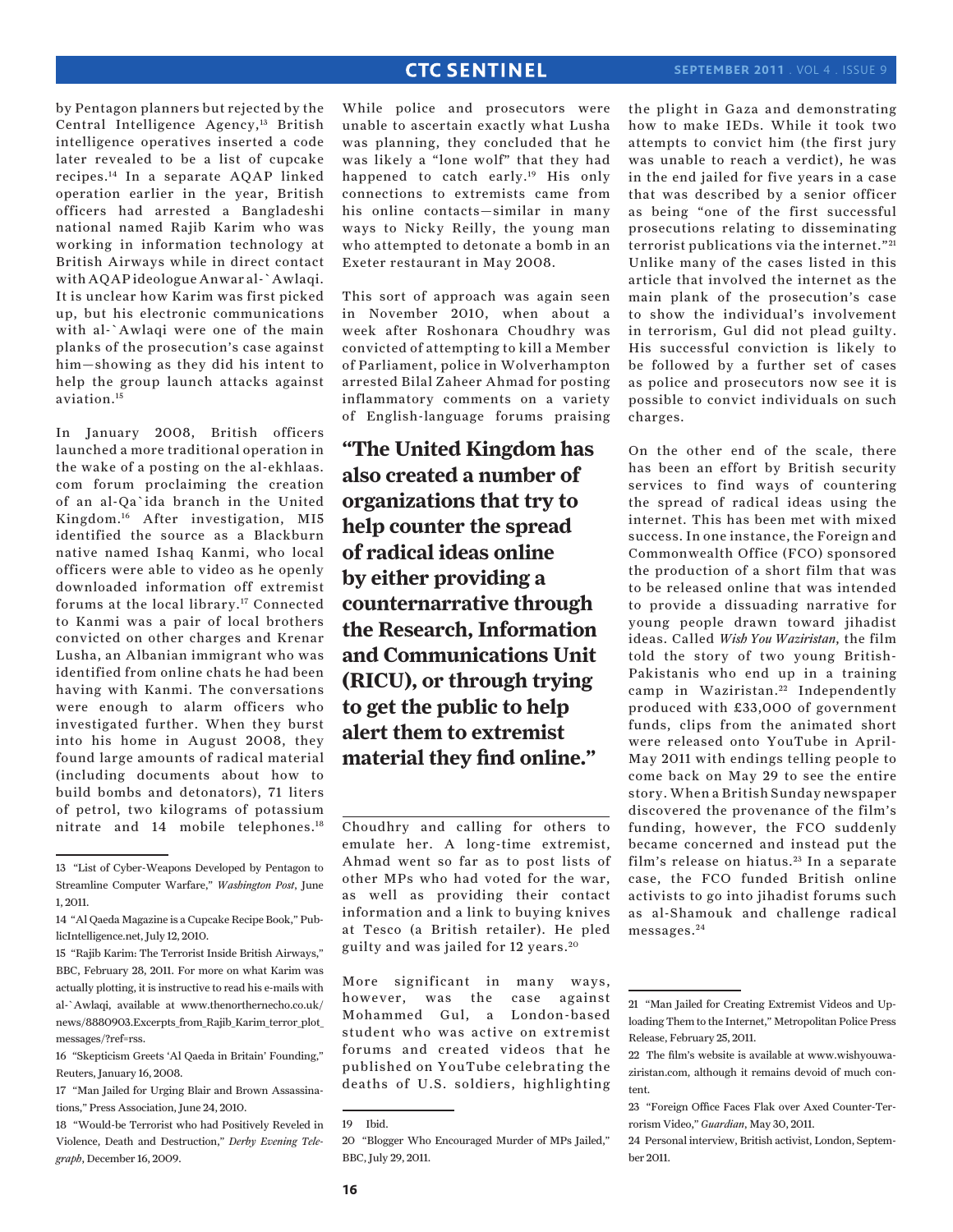The United Kingdom has also created a number of organizations that try to help counter the spread of radical ideas online by either providing a counternarrative through the Research, Information and Communications Unit (RICU), or through trying to get the public to help alert them to extremist material they find online through the Counterterrorism Internet Referral Unit (CTIRU), a specialist police unit. Success, however, has been mixed, with Contest branding the four year old RICU's work "not…as successful as we want."<sup>25</sup> Only created in 2010, CTIRU remains a young organization, although it has removed unidentified material from the internet on 165 occasions between July 2010-July 2011. <sup>26</sup>

### **Conclusion**

Britain's cyber-spooks and cyber-cops are highly adaptive and active in trying to counter the threat from Islamist radicalization online.<sup>27</sup> In doing so, they have conducted disruption operations, helped U.S. authorities (most notably with the case of Najibullah Zazi where it is understood that British intelligence agencies provided the key first hint of danger to New York authorities), and have now started to arrest some of the many online extremists that live in the United Kingdom. The successful prosecution of Mohammed Gul is instructive in this regard as it carves a path that British authorities are likely to increasingly use in the future to counter this threat.

The larger significance of this increasing focus on the online threat is two-fold. On the one hand, it demonstrates the growing level of concern about online extremists. As President Barack Obama and others have said, it is increasingly the threat of "lone wolf" extremists that concern them most—individuals who tend to be spurred to violence by material they find online rather than by traditional terrorist recruitment networks. Yet this is taking place as the general assessment about the capacity of traditional violent Islamist terrorist groups is going down. The open

question that remains is whether these two trends are linked—and whether al-Qa`ida and affiliated groups are trying to increasingly turn to an online jihad as they see their efforts offline continuing to be disrupted.

Supporting the notion of the shift online being the product of increasing entropy among al-Qa`ida and affiliated groups is the fact that the British government is increasingly willing to expend its scarce counterterrorism resources on individuals like Mohammed Gul. While it was later revealed that Gul was in contact with more dangerous extremists in Germany, his case would unlikely have received any particular attention if security forces had large-scale plots to focus on instead. Consequently, while it would be unwise to conclude that Britain's jihad has been wrapped up (and recent arrests in Birmingham indicate it remains a live concern), it does seem clear that it has moved into a new phase that is going to be characterized by plots with a strong online presence like many of those listed in this article. It is safe to conclude that Britain's jihad is increasingly shifting online.

*Raffaello Pantucci is an Associate Fellow at the International Center for the Study of Radicalisation (ICSR) and the author of the forthcoming* We Love Death As You Love Life: Britain's Suburban Mujahedeen *(C.Hurst & Co.).*

# **Recent Highlights in Terrorist Activity**

August 1, 2011 (PAKISTAN): A suspected U.S. aerial drone killed at least four alleged militants near Wana in South Waziristan Agency of the Federally Administered Tribal Areas. According to Voice of America, the drone strike "was the first reported in Pakistan's tribal region since July 12." – *Voice of America, August 1*

August 2, 2011 (AFGHANISTAN): A suicide bomber in a vehicle detonated his explosives outside a small residential hotel popular with foreigners in Kunduz city. Two other militants then entered the hotel and fought Afghan police in a gunfight that lasted two hours. Four Afghan building guards were killed in the initial suicide blast. – *AP, August 2*

August 2, 2011 (IRAQ): A car bomb exploded outside a Christian church in Kirkuk, wounding at least 23 people. – *Voice of America, August 2* 

August 3, 2011 (NIGERIA): A British man and an Italian who were kidnapped in May in northern Nigeria's Kebbi State appeared in a hostage video, saying that their captors are from al-Qa`ida. According to Agence France-Presse, "The engineers work for the B. Stabilini construction company, founded by Italians but based in Nigeria. They were kidnapped on May 12 by gunmen who stormed their apartment in Birnin Kebbi, capital of Kebbi state. Police said at the time that a German colleague managed to escape by scaling a fence, while a Nigerian engineer was shot and wounded." – *AFP, August 3*

August 4, 2011 (AFGHANISTAN): A Taliban bomb attack killed an Afghan intelligence agent in Kunduz. – *AFP, August 3*

August 4, 2011 (PAKISTAN): Three Pakistani naval officers are facing a court martial on charges of negligence related to an attack on a naval base in Karachi on May 22. According to the *New York Times*, "The court martial, a highly unusual disciplinary action for any Pakistan military officer, appeared to reflect the sense of outrage and embarrassment in the Pakistani armed forces over the attack, which

<sup>25 &</sup>quot;Contest: The United Kingdom's Strategy for Countering Terrorism," p. 64.

<sup>26</sup> Ibid., p. 76.

<sup>27</sup> Additionally, this article does not touch on the United Kingdom's ongoing fight against online right-wing extremists.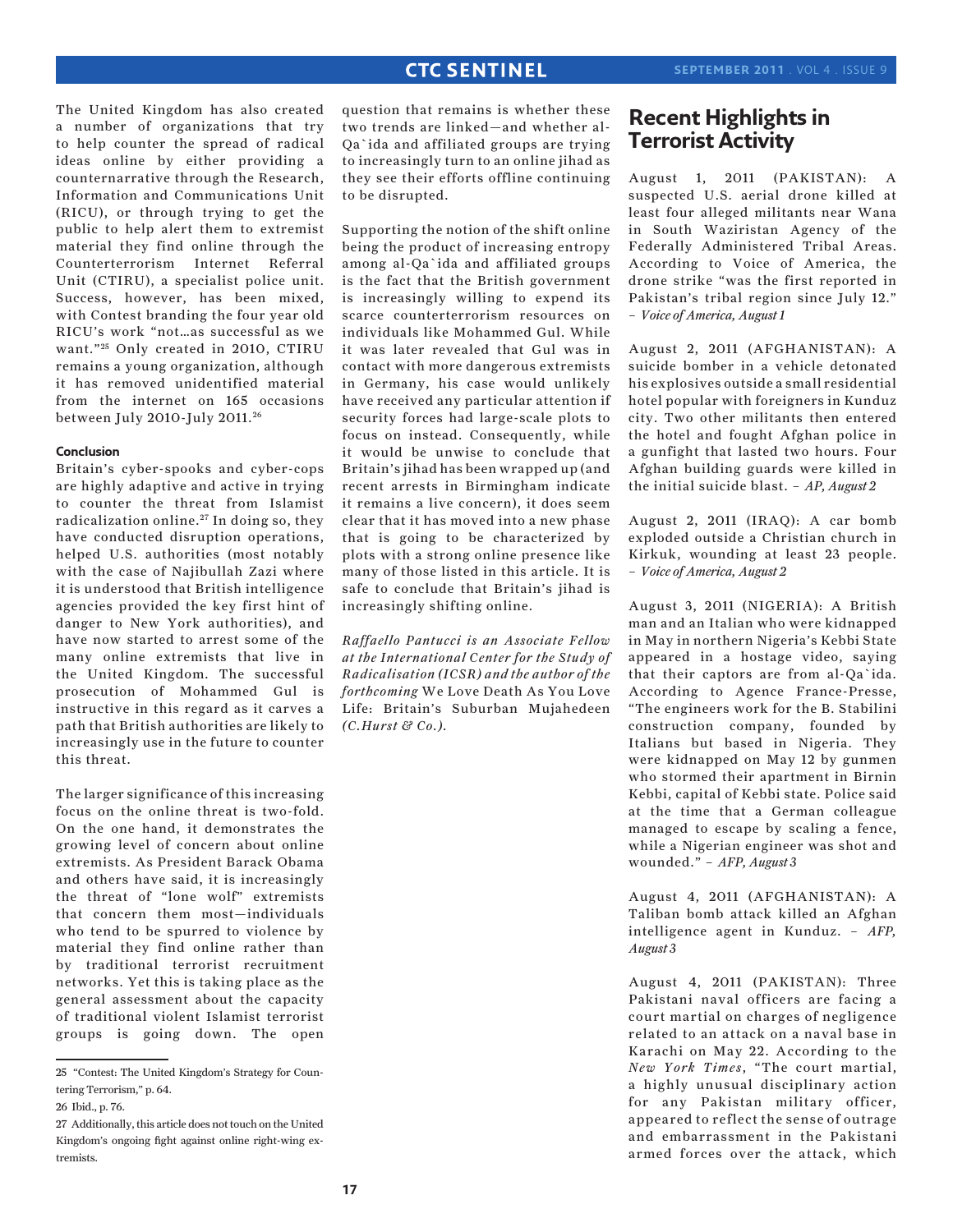revealed incompetence and possibly complicity with the insurgents by naval personnel inside the base." – *New York Times, August 4*

August 6, 2011 (AFGHANISTAN): Taliban insurgents shot down a U.S. helicopter in the Tangi Valley of Wardak Province, killing 30 U.S. troops. More than 20 Navy SEALs were among the dead. Seven Afghan special forces and an interpreter were also reported to have been killed. The soldiers were reportedly on a mission to target a Taliban leader. – *McClatchy Newspapers, August 6; Telegraph, August 7; AP, August 8*

August 6, 2011 (AFGHANISTAN): A roadside bomb killed 10 police in Kandahar Province. – *AFP, August 7*

August 6, 2011 (PAKISTAN): A suicide bomber detonated his explosives in Mohmand Agency of the Federally Administered Tribal Areas. The bomber was the blast's only casualty. – *The Nation, August 7*

August 6, 2011 (SOMALIA): Press reports claimed that the al-Shabab insurgent and terrorist group abandoned its bases in Mogadishu after a series of clashes with pro-government forces. Al-Shabab's fighters retreated to Lower Shabelle and Middle Shabelle regions. – *Daily Nation, August 6; Australian Broadcasting Corporation, August 8*

August 8, 2011 (GLOBAL): A new audio message from al-Qa`ida leader Ayman al-Zawahiri appeared on Islamist web forums. In the message, al-Zawahiri accused the United States of hijacking the Egyptian revolution to preserve U.S. interests in the Middle East. He urged Egyptians to establish an Islamic state in their country. – *AP, August 9*

August 8, 2011 (PAKISTAN): A remotely-detonated bomb wounded at least 10 Pakistani soldiers in a military vehicle in South Waziristan Agency of the Federally Administered Tribal Areas. – *AFP, August 8*

August 10, 2011 (AFGHANISTAN): The U.S. military released a statement claiming that the insurgents responsible for downing a U.S. helicopter on August 6 have been killed in an airstrike. "The strike killed Taliban leader Mullah Mohibullah and the insurgent who fired the shot associated with the Aug. 6 downing of the CH-47 helicopter, which resulted in the deaths of 38 Afghan and coalition service members," the statement read. The insurgent leader who was the target of the original August 6 operation, however, remains at large. – *Fox News, August 10; AFP, August 10*

August 10, 2011 (PAKISTAN): A U.S. drone strike killed at least 23 suspected Taliban and al-Qa`ida fighters in North Waziristan Agency of the Federally Administered Tribal Areas. Arab and Uzbek nationals were reportedly among the dead. *– al-Jazira, August 10*

August 11, 2011 (PAKISTAN): A female suicide bomber and a separate handcart bomb targeted Pakistani police in Peshawar, killing seven people. The Pakistani Taliban claimed responsibility. – *AFP, August 10; Dawn, August 11*

August 11, 2011 (INDONESIA): Umar Patek, an al-Qa`ida-linked Indonesian militant wanted in connection with the 2002 Bali bombings, was extradited from Pakistan to Indonesia where he will stand trial. Pakistani authorities captured Patek in Abbottabad on January 25, 2011. He is a senior member of Jemaah Islamiya. – *AP, August 11*

August 12, 2011 (AFGHANISTAN): Taliban fighters killed eight Afghan security officials who were kidnapped the previous day. According to the *National Post*, "The five police and three officials from the National Directorate of Security (NDS) were kidnapped in Maidan Wardak." – *National Post, August 13*

August 12, 2011 (EGYPT): Egyptian security officials said that they are preparing an operation against al-Qa`ida cells that have recently established a presence in the Sinai Peninsula. According to CNN, "The focus of their concern is the coastal area between el-Arish, a resort town of about 80,000

people on the Mediterranean, and Rafah on the border with Gaza." – *CNN, August 12*

August 13, 2011 (LEBANON): Four Lebanese prisoners, reportedly members of Fatah al-Islam, escaped from the Roumieh prison east of Beirut. – *AP, August 13*

August 13, 2011 (PAKISTAN): Armed men kidnapped an American development worker in Lahore. – *Voice of America, August 13*

August 14, 2011 (GLOBAL): Al-Qa`ida leader Ayman al-Zawahiri released a new video message, calling on his followers to continue the fight against the United States despite the death of Usama bin Ladin. "Chase America, which killed the leader of the mujahidin [Bin Ladin] and threw his body into the sea," al-Zawahiri said. "Go after it so that history will say that God enabled his worshippers to attack a criminal country which has spread corruption in the world." He also said that the uprisings in Tunisia and Egypt have provided opportunities for al-Qa`ida to spread its message. – *CBS News, August 15*

August 14, 2011 (AFGHANISTAN): Six suicide bombers attacked the governor's compound in Parwan Province, killing 22 people. – *AFP, August 14*

August 14, 2011 (ALGERIA): A suicide bomber in a pick-up truck attacked a police station in Tizi Ouzou Province, injuring 30 people. Al-Qa`ida in the Islamic Maghreb later claimed responsibility. – *AFP, August 14; Voice of America, August 14; Reuters, August 18*

August 14, 2011 (YEMEN): Fighting between Yemeni security forces and militants in and around Zinjibar in Abyan Province left at least 11 militants and two soldiers dead. – *Voice of America, August 14*

August 14, 2011 (PAKISTAN): A bomb exploded in a two-story hotel in Baluchistan Province, killing at least 11 people. There was no immediate claim of responsibility. – *Voice of America, August 14*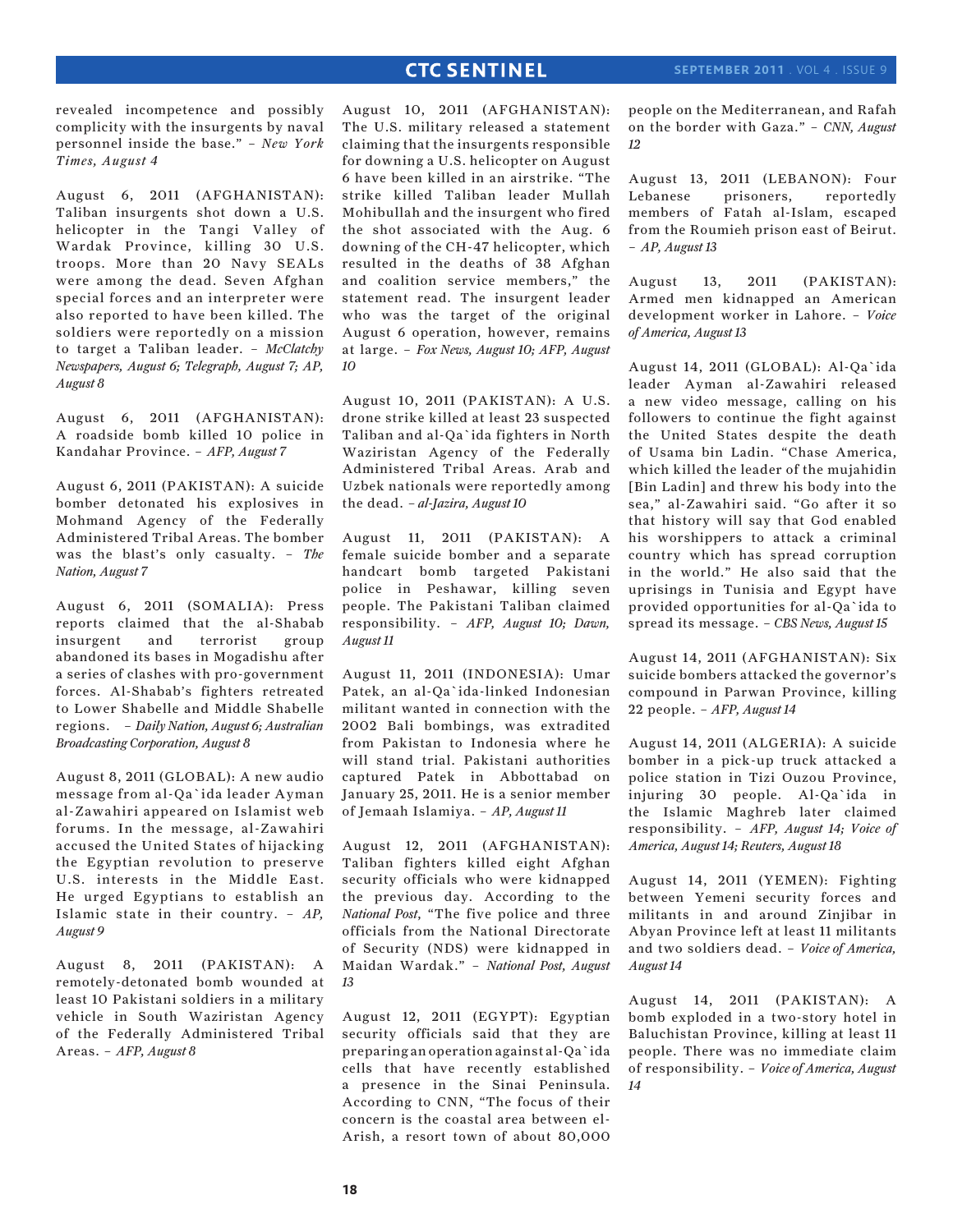### **september 2011** . Vol 4 . Issue 9

August 14-15, 2011 (PAKISTAN): Taliban militants attacked government offices overnight in Ghazni Province, killing a policeman. Four insurgents were killed. – *AFP, August 15*

August 15, 2011 (IRAQ): A series of coordinated nationwide bomb blasts ripped through Iraq, killing at least 66 people. – *Telegraph, August 15*

August 15, 2011 (IRAQ): Gunmen wearing Iraqi Army uniforms killed four members of the governmentbacked Sunni *sahwa* militia in Sayafiya near Baghdad. Authorities blamed the attack on the Islamic State of Iraq. – *Guardian, August 16*

August 15, 2011 (NIGERIA): Nigerian police said they shot to death a wouldbe suicide bomber as he attempted to crash an explosives-laden vehicle into a police headquarters in Maiduguri, Borno State. Authorities blamed the attack on Boko Haram. – *AAP, August 16; Vanguard, August 16*

August 16, 2011 (UNITED STATES): According to Voice of America, "U.S. President Barack Obama says a 'lone wolf' terrorist, such as the gunman who killed 77 people in Norway last month, is a bigger concern than a large-scale terror attack." – *Voice of America, August 16*

August 16, 2011 (UNITED STATES): The U.S. Treasury Department placed sanctions on three senior members of Jemaah Islamiya in Southeast Asia. The members were identified as Umar Patek, Abdul Rahim Ba'asyir and Muhammad Jibril Abdul Rahman. – *Reuters, August 16*

August 16, 2011 (AFGHANISTAN): A motorcycle bomb tore through a market in Uruzgan Province, killing seven civilians. – *AFP, August 16*

August 17, 2011 (SPAIN): Spanish police arrested a 37-year-old Moroccan man, Abdellatif Aoulad Chiba, on suspicion of being a member of al-Qa`ida in the Islamic Maghreb. Authorities charge that he ran an internet website that aimed to recruit members to conduct terrorist attacks. He also allegedly sought information on how to poison the water supply at campsites and tourist resorts. – *Voice of America, August 17; Voice of America, August 20*

August 17, 2011 (IRAQ): A suicide bomber blew himself up in the home of Tarmiya police chief Brigadier General Tawfeeq Ahmed, killing two people. The police chief was not home at the time of the attack. – *AFP, August 17*

August 18, 2011 (AFGHANISTAN): A roadside bomb killed 22 people, many of them women and children, in Herat Province. – *Los Angeles Times, August 19*

August 18, 2011 (AFGHANISTAN): A suicide bomber tried to detonate a truck bomb near the entrance of a U.S.-operated base in Gardez, Paktia Province, but did not make it through the front gates. Two Afghan guards were killed. – *Fox News, August 18*

August 19, 2011 (EGYPT): A suicide bomber killed a number of Egyptian soldiers on the Egyptian side of the border with Israel. – *Jerusalem Post, August 19*

August 19, 2011 (AFGHANISTAN): Two suicide bombers attacked a British compound in Kabul, killing at least three people. – *AP, August 19*

August 19, 2011 (PAKISTAN): A suspected suicide bomber killed at least 40 people at a mosque in Ghundi village of Khyber Agency in the Federally Administered Tribal Areas. – *BBC, August 19*

August 20, 2011 (IRAQ): According to the *New York Times*, al-Qa`ida in Iraq warned "that it had launched a 100-attack campaign to exact revenge for the United States' killing of Osama bin Laden." – *New York Times, August 20*

August 21, 2011 (AFGHANISTAN): Villagers stoned to death a local Taliban commander and his bodyguard in Helmand Province. The villagers were angry at the militants for killing a 60-year-old man accused of aiding the Afghan government. – *New York Times, August 22*

August 22, 2011 (PAKISTAN): A CIAoperated drone killed Atiyah Abd al-Rahman, identified as al-Qa`ida's second-in-command. According to the *New York Times*, "American officials described Mr. Rahman's death as particularly significant as compared with other high-ranking Qaeda operatives who have been killed, because he was one of a new generation of leaders that the network hoped would assume greater control after Bin Laden's death. Thousands of electronic files recovered at Bin Laden's compound in Abbottabad, Pakistan, revealed that Bin Laden communicated frequently with Mr. Rahman. They also showed that Bin Laden relied on Mr. Rahman to get messages to other Qaeda leaders and to ensure that Bin Laden's recorded communications were broadcast widely." – *New York Times, August 27*

August 24, 2011 (IRAQ): A suicide bomber in an explosives-laden vehicle attacked a police checkpoint in Anbar Province, killing seven people. – *New York Times, August 24*

August 25, 2011 (IRAQ): A car bomb exploded at the Karma district police station near Falluja, killing five police officers. – *Washington Post, August 25*

August 26, 2011 (NIGERIA): A suicide bomber in a vehicle rammed through the gates of the United Nations headquarters in Abuja, the capital of Nigeria. At least 18 people were killed in the blast. Boko Haram claimed responsibility. – *Los Angeles Times, August 26*

August 26, 2011 (ALGERIA): A suicide bomb attack on the Cherchell military academy in Algeria killed 18 people. Al-Qa`ida in the Islamic Maghreb claimed responsibility. – *BBC, August 28; AFP, August 27*

August 27, 2011 (AFGHANISTAN): A suicide bomber in a vehicle detonated his explosives near a bank in Lashkar Gah, Helmand Province, killing four people. Three children were among the dead. – *AFP, August 27*

August 27, 2011 (AFGHANISTAN): A suicide bomber in a vehicle targeted a police checkpoint in Kandahar, killing three civilians. – *AFP, August 27*

August 27, 2011 (YEMEN): According to Radio Free Europe/Radio Liberty, "Yemen's Defense Ministry has said the country's navy sank a speed boat suspected of carrying explosives as the small vessel approached a Yemeni warship. Yemeni Naval Commander General Ruwais Mujawar said on the Defense Ministry website that the boat